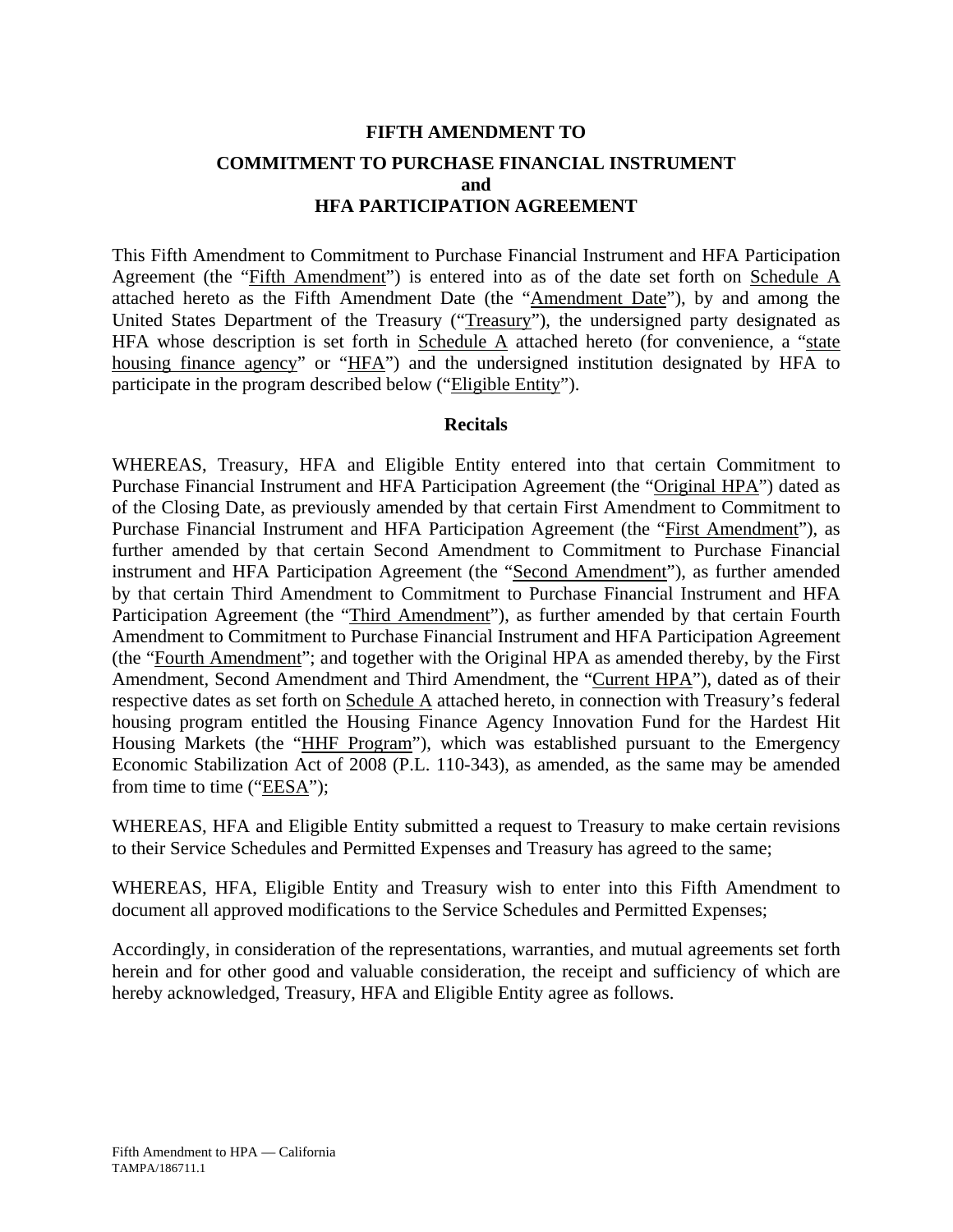#### **Agreement**

#### **1. Amendments**

A. Definitions. All references in the Current HPA to the "Agreement" shall mean the Current HPA, as further amended by this Fifth Amendment; and all references in the Current HPA to Schedules A, B or C shall mean the Schedules A, B or C attached to this Fifth Amendment. All references herein to the "HPA" shall mean the Current HPA, as further amended by this Fifth Amendment.

B. Schedule A. Schedule A attached to the Current HPA is hereby deleted in its entirety and replaced with Schedule A attached to this Fifth Amendment.

C. Schedule B. Schedule B attached to the Current HPA is hereby deleted in its entirety and replaced with Schedule B attached to this Fifth Amendment.

D. Schedule C. Schedule C attached to the Current HPA is hereby deleted in its entirety and replaced with Schedule C attached to this Fifth Amendment.

#### **2. Representations, Warranties and Covenants**

A. HFA and Eligible Entity. HFA and Eligible Entity, each for itself, make the following representations, warranties and covenants to Treasury and the truth and accuracy of such representations and warranties and compliance with and performance of such covenants are continuing obligations of HFA and Eligible Entity, each as to itself. In the event that any of the representations or warranties made herein cease to be true and correct or HFA or Eligible Entity breaches any of its covenants made herein, HFA or Eligible Entity, as the case may be, agrees to notify Treasury immediately and the same shall constitute an Event of Default under the HPA.

(1) HFA and Eligible Entity each hereby certifies, represents and warrants as of the date hereof that each of the representations and warranties of HFA or Eligible Entity, as applicable, contained in the HPA are true, correct, accurate and complete in all material respects as of the date hereof. All covenants of HFA or Eligible Entity, as applicable, contained in the HPA shall remain in full force and effect and neither HFA, nor Eligible Entity is in breach of any such covenant.

(2) Eligible Entity has the full corporate power and authority to enter into, execute, and deliver this Fifth Amendment and any other closing documentation delivered to Treasury in connection with this Fifth Amendment, and to perform its obligations hereunder and thereunder.

(3) HFA has the full legal power and authority to enter into, execute, and deliver this Fifth Amendment and any other closing documentation delivered to Treasury in connection with this Fifth Amendment, and to perform its obligations hereunder and thereunder.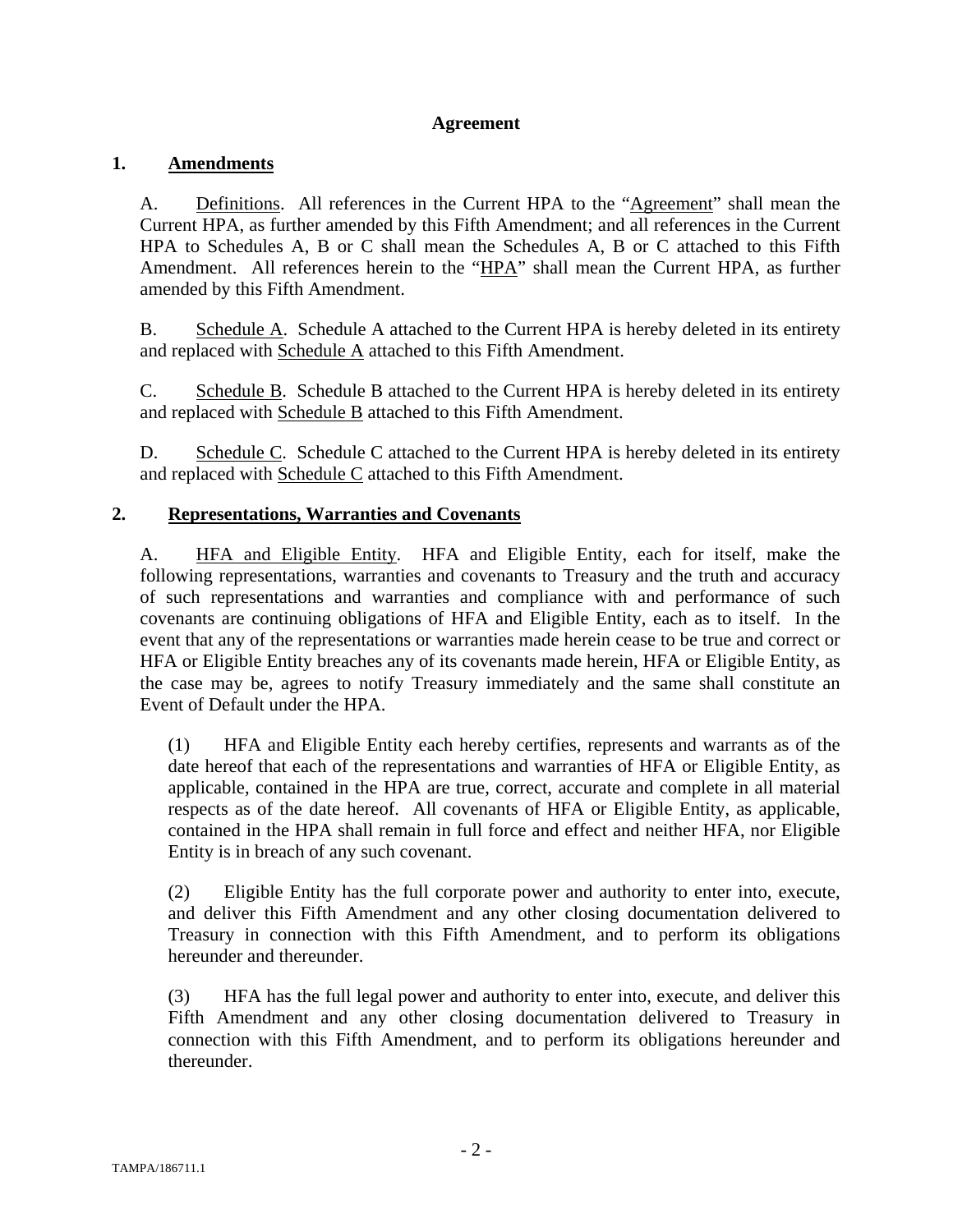### **3. Miscellaneous**

A. The recitals set forth at the beginning of this Fifth Amendment are true and accurate and are incorporated herein by this reference.

B. Capitalized terms used but not defined herein shall have the meanings ascribed to them in the HPA.

C. Any provision of the HPA that is determined to be prohibited or unenforceable in any jurisdiction shall, as to such jurisdiction, be ineffective to the extent of such prohibition or unenforceability without invalidating the remaining provisions of the HPA, and no such prohibition or unenforceability in any jurisdiction shall invalidate such provision in any other jurisdiction.

D. This Fifth Amendment may be executed in two or more counterparts (and by different parties on separate counterparts), each of which shall be deemed an original, but all of which together shall constitute one and the same instrument. Facsimile or electronic copies of this Fifth Amendment shall be treated as originals for all purposes.

#### [SIGNATURE PAGE FOLLOWS; REMAINDER OF PAGE INTENTIONALLY LEFT BLANK]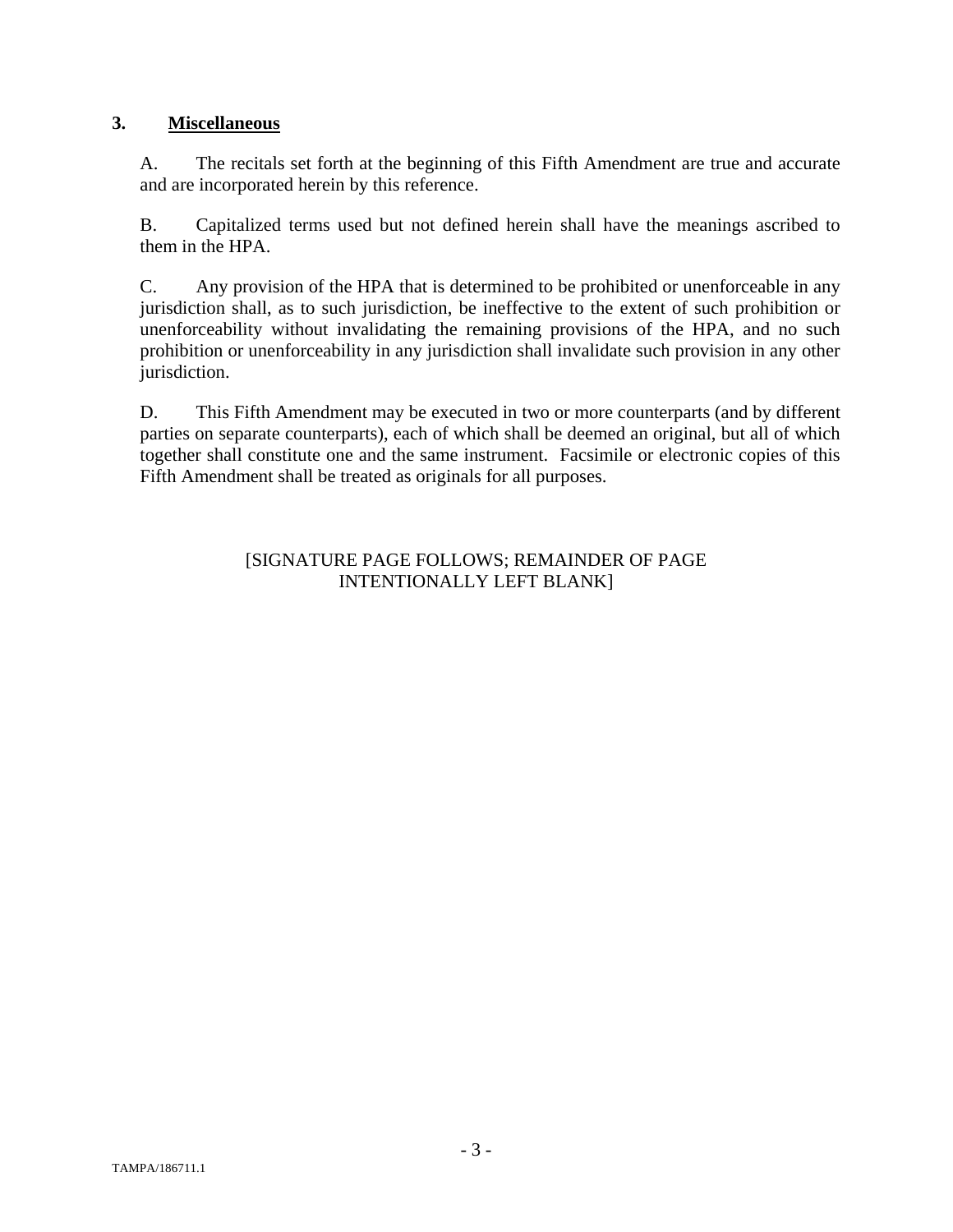**In Witness Whereof**, HFA, Eligible Entity and Treasury by their duly authorized officials hereby execute and deliver this Fifth Amendment to Commitment to Purchase Financial Instrument and HFA Participation Agreement as of the Amendment Date.

#### **HFA**: **TREASURY**:

CALIFORNIA HOUSING FINANCE **AGENCY** 

UNITED STATES DEPARTMENT OF THE **TREASURY** 

By: /s/ Claudia Cappio By: Name: Claudia Cappio Name: Timothy G. Massad

Title: Executive Director Title: Acting Assistant Secretary for Financial Stability

#### **ELIGIBLE ENTITY**:

CALHFA MORTGAGE ASSISTANCE **CORPORATION** 

By: /s/ Diane M. Richardson Name: Diane M. Richardson Title: President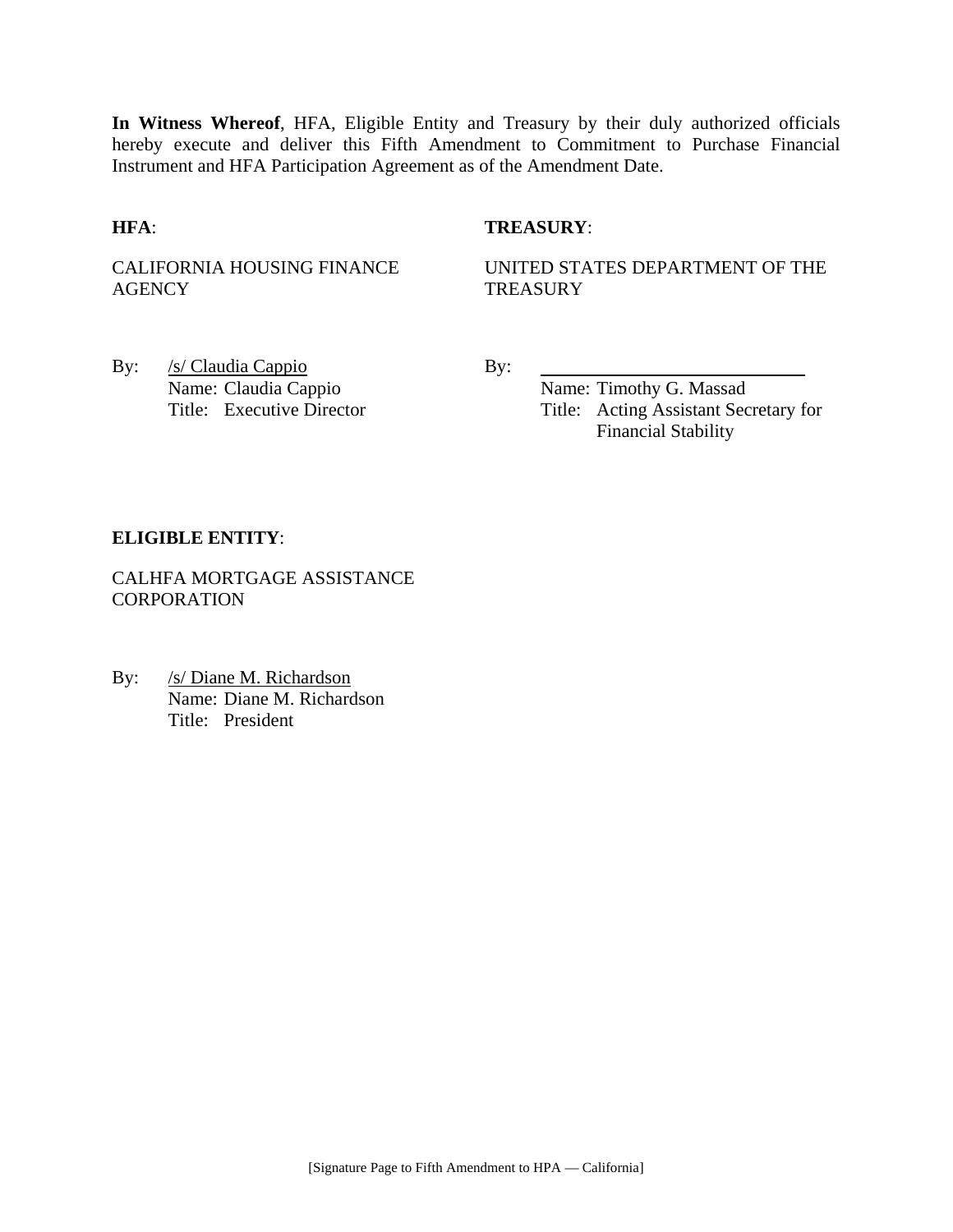In Witness Whereof, HFA, Eligible Entity and Treasury by their duly authorized officials hereby execute and deliver this Fifth Amendment to Commitment to Purchase Financial Instrument and HFA Participation Agreement as of the Amendment Date.

HFA:

#### **TREASURY:**

CALIFORNIA HOUSING FINANCE **AGENCY** 

UNITED STATES DEPARTMENT OF THE **TREASURY** 

By:

By:

Name: Timothy G. Massad

Title: Acting Assistant Secretary for **Financial Stability** 

#### **ELIGIBLE ENTITY:**

Name:

Title:

CALHFA MORTGAGE ASSISTANCE **CORPORATION** 

By:

Name: Title: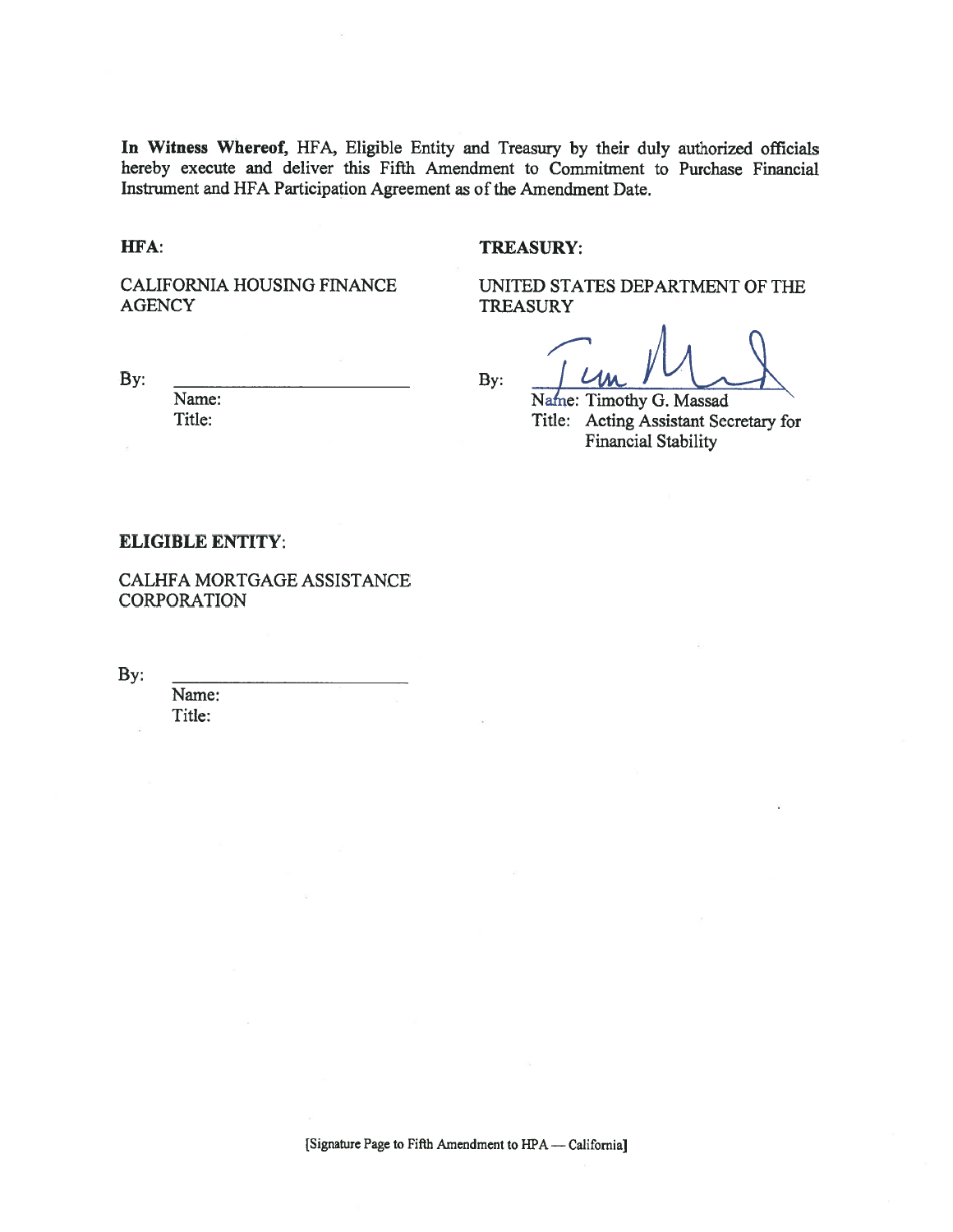# **EXHIBITS AND SCHEDULES**

Schedule A Basic Information<br>Schedule B Service Schedules

Schedule B Service Schedules<br>Schedule C Permitted Expenses

Permitted Expenses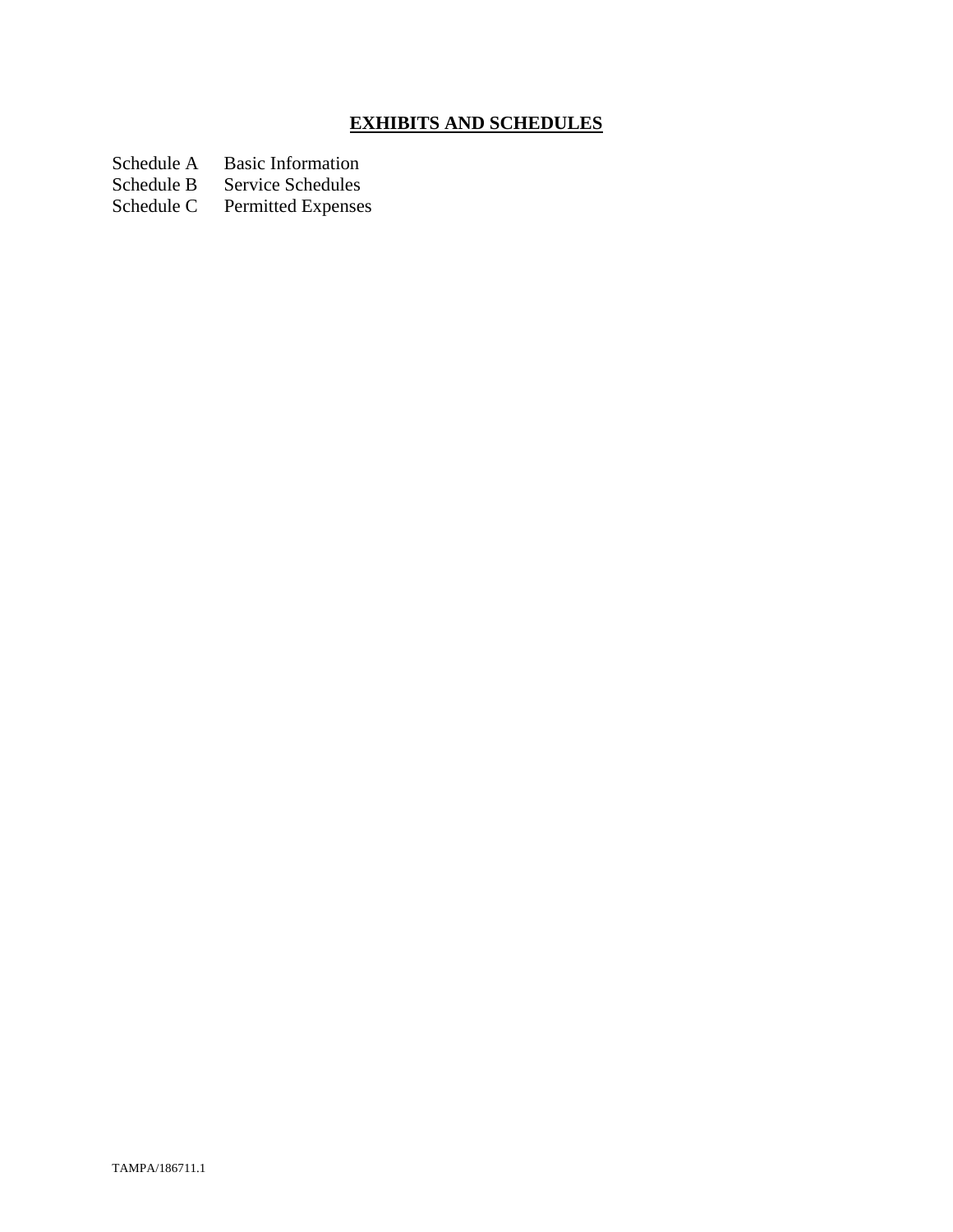## **SCHEDULE A**

# **BASIC INFORMATION**

| Eligible Entity Information:            |                                        |
|-----------------------------------------|----------------------------------------|
| Name of the Eligible Entity:            | CalHFA Mortgage Assistance Corporation |
| Corporate or other organizational form: | Nonprofit Public Benefit Corporation   |
| Jurisdiction of organization:           | California                             |
| Notice Information:                     |                                        |
|                                         |                                        |

With a copy to:

| HFA Information:     |                                   |  |
|----------------------|-----------------------------------|--|
| Name of HFA:         | California Housing Finance Agency |  |
| Organizational form: | Agency of the State of California |  |
| Date of Application: | April 16, 2010                    |  |
| Date of Action Plan: | September 1, 2010                 |  |
| Notice Information:  |                                   |  |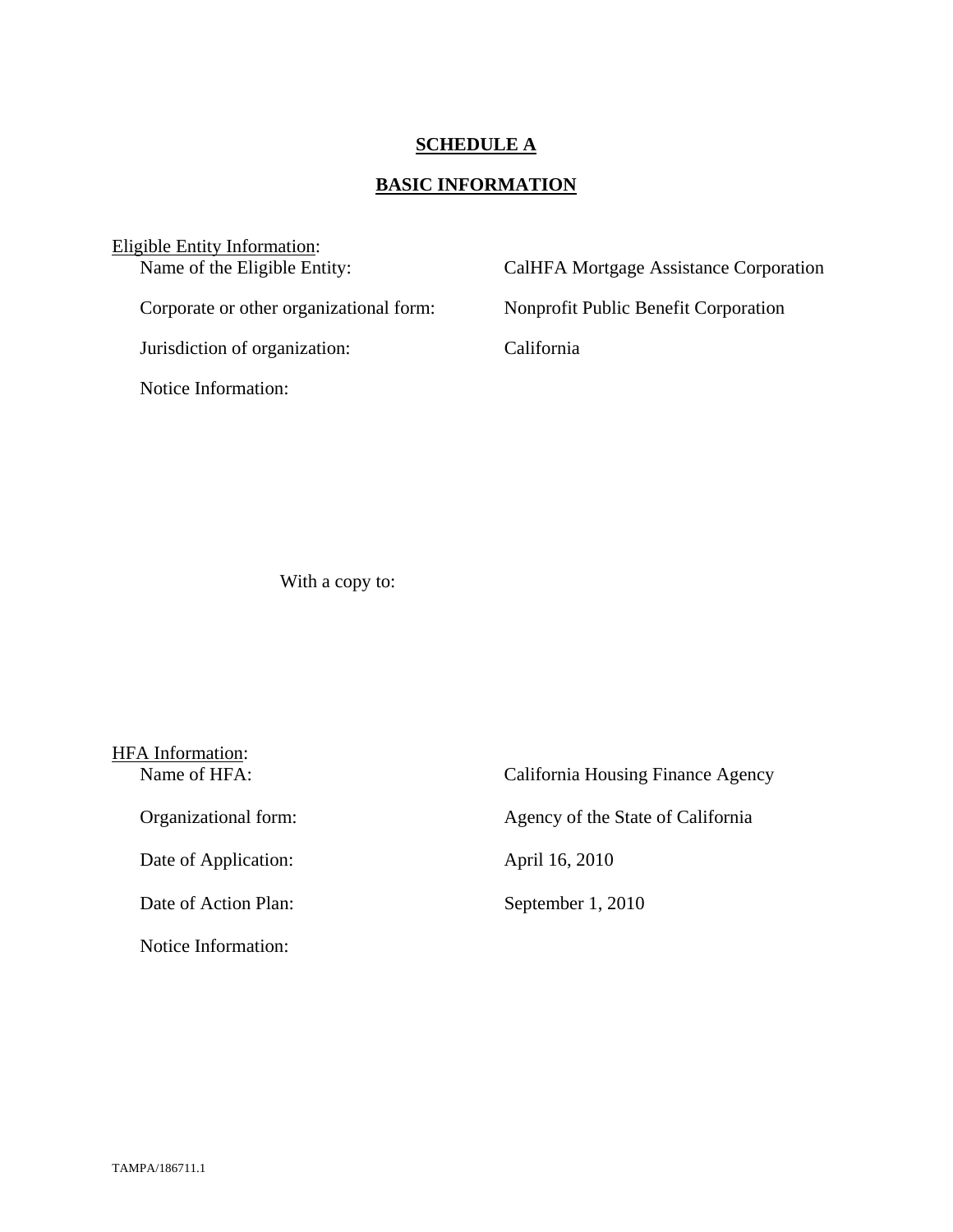# With a copy to:

| Program Participation Cap:                                                          | \$1,975,334,096.00                                                                                                                |
|-------------------------------------------------------------------------------------|-----------------------------------------------------------------------------------------------------------------------------------|
| Portion of Program Participation Cap<br>Representing Original HHF Funds:            | 699,600,000.00<br>\$                                                                                                              |
| Portion of Program Participation Cap<br><b>Representing Unemployment HHF Funds:</b> | 476,257,070.00<br>\$                                                                                                              |
| Permitted Expenses:                                                                 | 148,150,057.20<br>\$                                                                                                              |
| <b>Closing Date:</b>                                                                | June 23, 2010                                                                                                                     |
| <b>First Amendment Date:</b>                                                        | September 23, 2010                                                                                                                |
| <b>Second Amendment Date:</b>                                                       | September 29, 2010                                                                                                                |
| Third Amendment Date:                                                               | December 16, 2010                                                                                                                 |
| <b>Fourth Amendment Date:</b>                                                       | March 31, 2011                                                                                                                    |
| <b>Fifth Amendment Date:</b>                                                        | August 3, 2011                                                                                                                    |
| <b>Eligible Entity Depository Account Information:</b>                              | See account information set forth in the<br>Depository Account Control Agreement<br>Eligible<br>between Treasury<br>and<br>Entity |

regarding the HHF Program.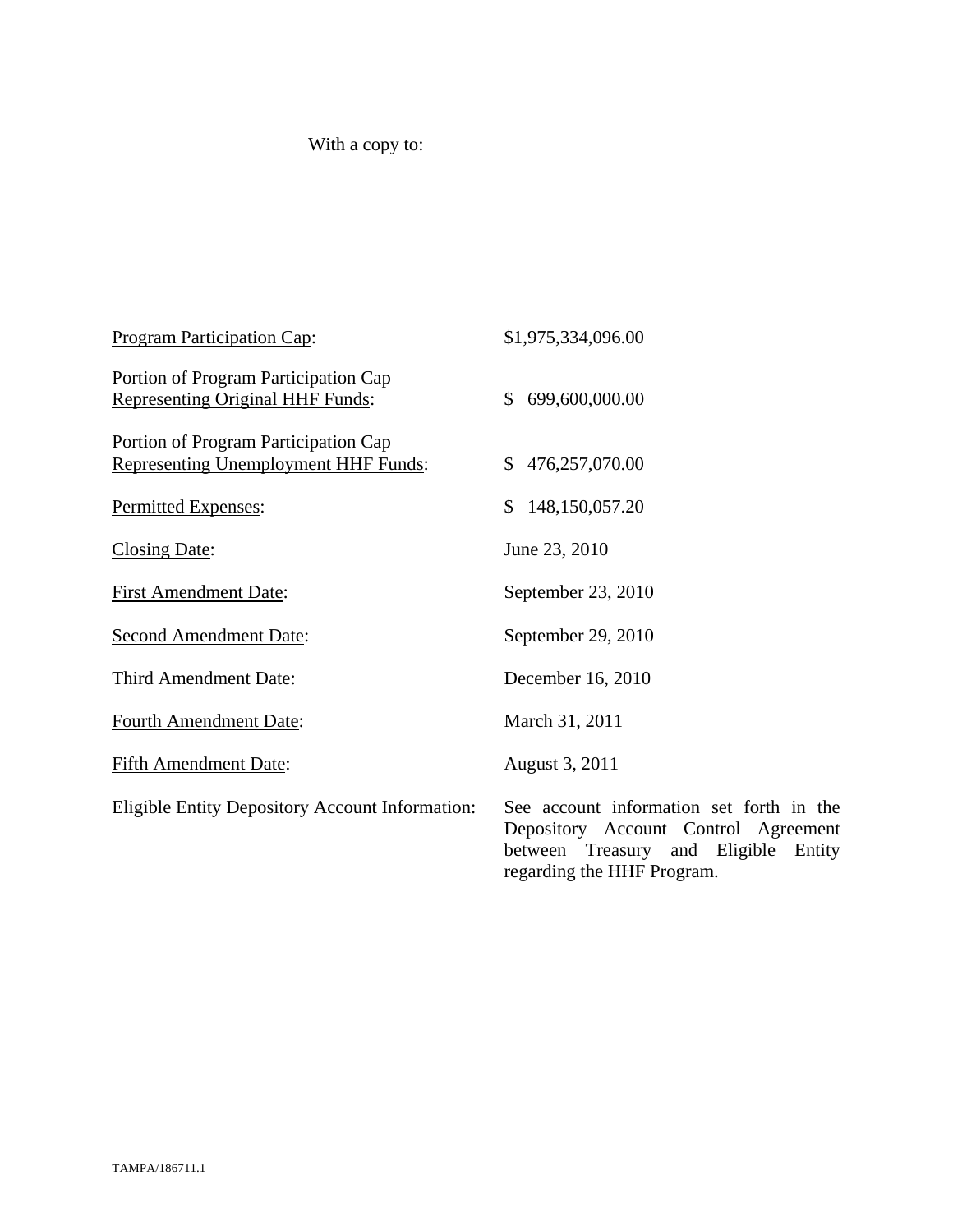#### **SERVICE SCHEDULES**

The Service Schedules attached as Schedule B to the Current HPA are hereby deleted in their entirety and replaced with the attached Service Schedules (numbered sequentially as Service Schedule B-1, Service Schedule B-2, et. seq.), which collectively comprise Schedule B to the HPA.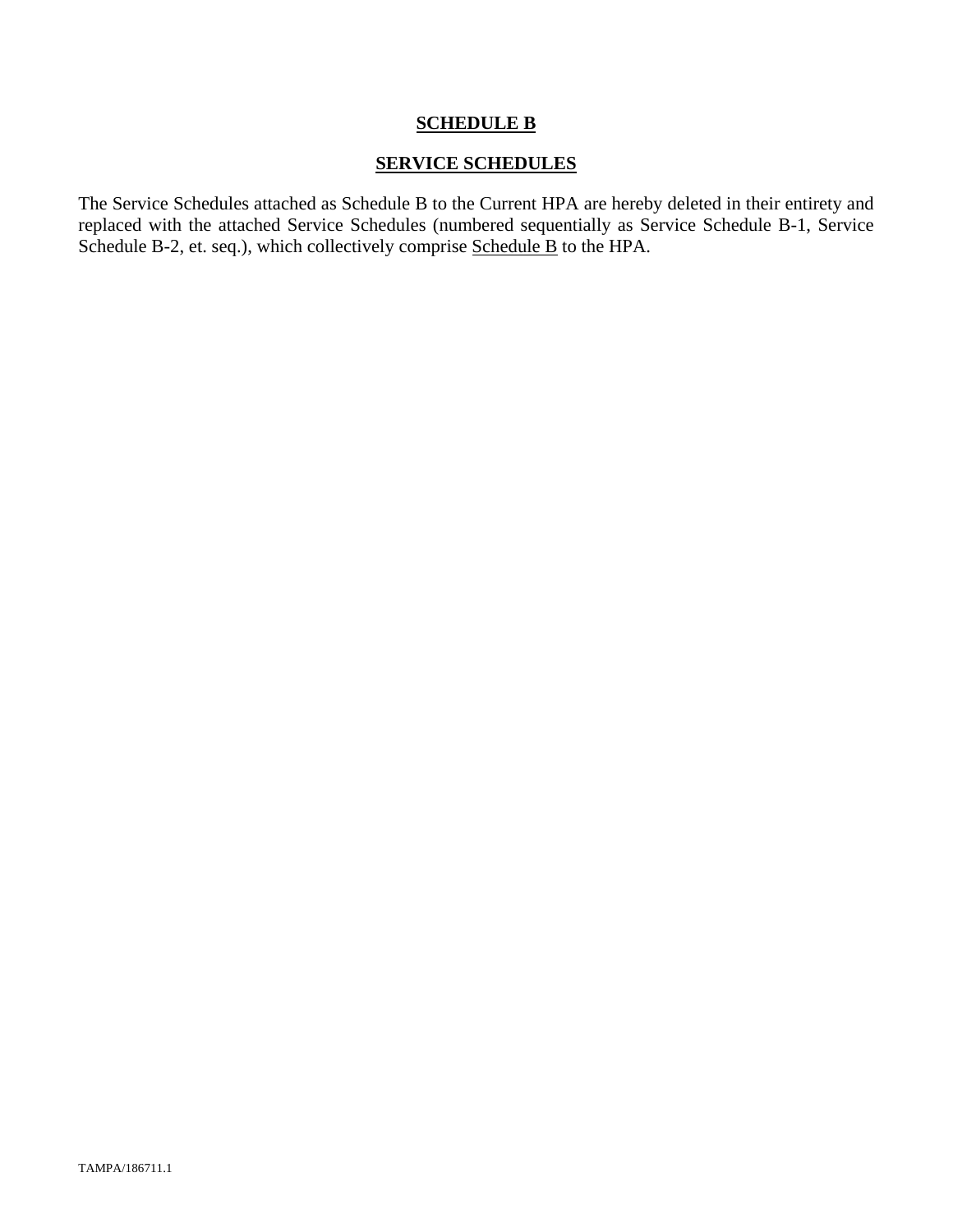# **California Housing Finance Agency Mortgage Assistance Corporation ("CalHFA MAC")**

## **UNEMPLOYMENT MORTGAGE ASSISTANCE PROGRAM**

|    | 1. Program            | The Unemployment Mortgage Assistance Program (UMA) is one of          |
|----|-----------------------|-----------------------------------------------------------------------|
|    | <b>Overview</b>       | CalHFA MAC's federally-funded programs developed to provide           |
|    |                       | temporary financial assistance to eligible California homeowners      |
|    |                       | who wish to remain in their homes but have suffered a loss of income  |
|    |                       | due to unemployment.                                                  |
|    |                       |                                                                       |
|    |                       | CalHFA MAC is partnering with financial institutions to directly      |
|    |                       | provide program funds to subsidize an eligible homeowner's            |
|    |                       | mortgage payments.                                                    |
|    |                       |                                                                       |
|    |                       | UMA provides mortgage payment assistance equal to the lesser of       |
|    |                       | \$3,000 per month or 100% of the PITI (principal, interest, tax,      |
|    |                       | insurance) and any escrowed homeowner's association dues or           |
|    |                       | assessments, for up to six (6) months, with the purpose of preventing |
|    |                       | avoidable foreclosures until such time that the homeowner retains     |
|    |                       | employment sufficient to meet the demands of satisfying their regular |
|    |                       | mortgage payment.                                                     |
|    | 2. Program Goals      | UMA's goal is to help homeowners remain in their homes and            |
|    |                       | prevent avoidable foreclosures despite loss of income due to          |
|    |                       | unemployment.                                                         |
|    |                       |                                                                       |
|    |                       | The UMA program will minimize past due payments, and provide a        |
|    |                       | homeowner with additional time to find alternate employment and       |
|    |                       | replace income needed to make their mortgage payment.                 |
|    |                       |                                                                       |
|    |                       | UMA was designed to assist homeowners who are currently eligible      |
|    |                       | to receive unemployment benefits.                                     |
|    |                       |                                                                       |
|    |                       | UMA was designed to complement other loss mitigation programs,        |
|    |                       | including increasing a homeowner's eligibility for an extended        |
|    |                       | written forbearance plan and/or loan modification.                    |
| 3. | <b>Target</b>         | UMA is designed to target low-to-moderate income homeowners and       |
|    | <b>Population /</b>   | address the needs of a homeowner's specific situation in lieu of      |
|    | <b>Areas</b>          | targeting certain regions or counties.                                |
|    |                       |                                                                       |
|    | 4. Program            | \$874,995,915.28                                                      |
|    | <b>Allocation</b>     |                                                                       |
|    | (Excluding            |                                                                       |
|    | <b>Administrative</b> |                                                                       |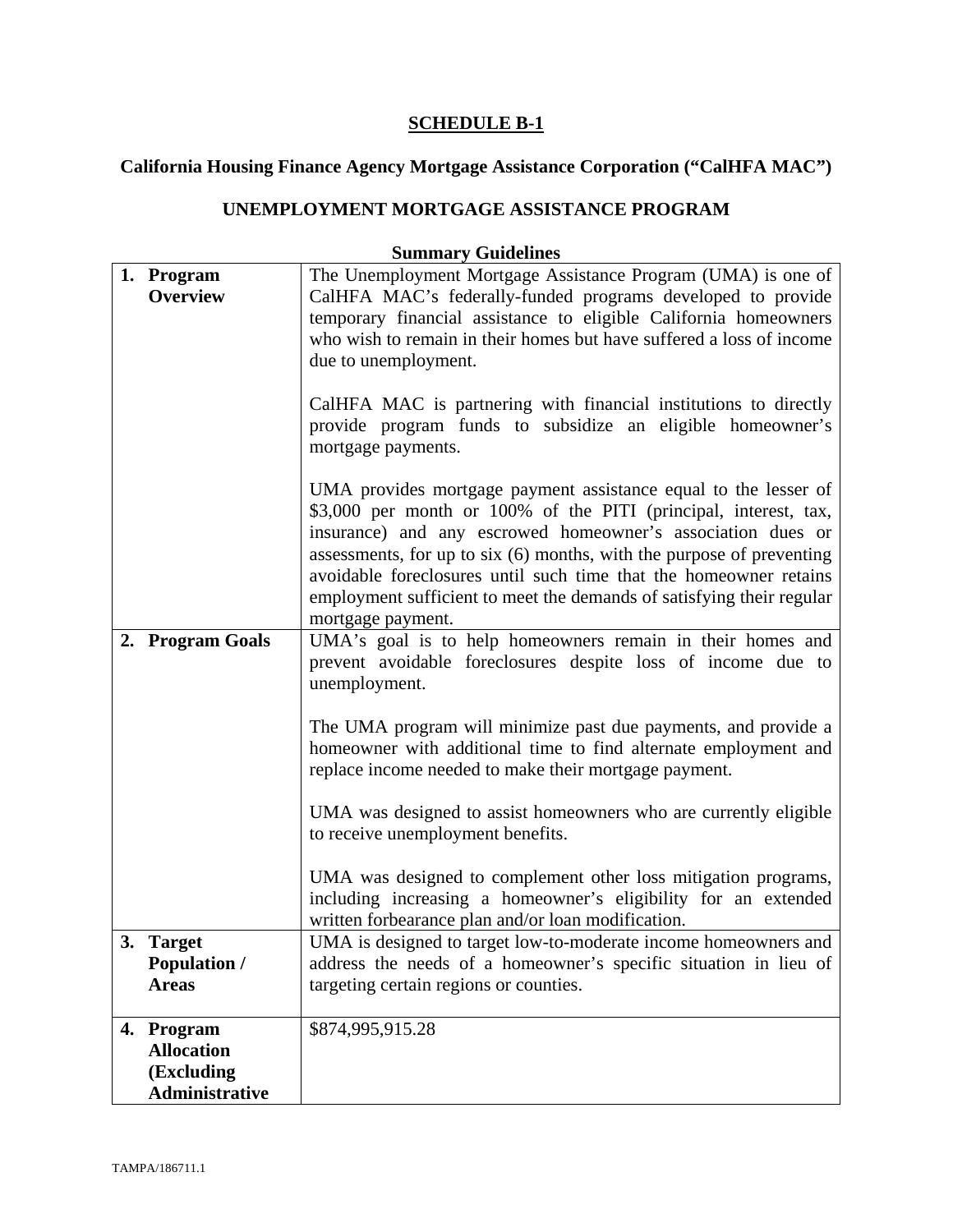| <b>Expenses</b> )  |                                                                            |
|--------------------|----------------------------------------------------------------------------|
| 5. Borrower        | Homeowner must qualify as a low-to-moderate income<br>$\bullet$            |
| Eligibility        | household, as follows:                                                     |
| Criteria           | Low-to-moderate income of 120% or less of the HCD<br>$\circ$               |
|                    | Area Median Income (as defined by the California                           |
|                    | State Department of Housing and Community                                  |
|                    | Development), for a family of four, in the county                          |
|                    | where homeowner resides.                                                   |
|                    | A loan financed in whole or in part by bonds that are<br>$\circ$           |
|                    | tax-exempt under IRC section 143, the homeowner is                         |
|                    | presumed to satisfy income limits.                                         |
|                    | Homeowner must complete and sign a Hardship Affidavit /                    |
|                    | 3rd Party Authorization to document the reason for the                     |
|                    | hardship.                                                                  |
|                    | Homeowners who have recently encountered a financial<br>$\bullet$          |
|                    | hardship due to underemployment or unemployment,                           |
|                    | including those whose financial hardship is related to their               |
|                    | military service.                                                          |
|                    | Homeowner's total monthly first lien mortgage payment<br>$\bullet$         |
|                    | PITI+escrowed A (principal, interest, taxes, insurance and                 |
|                    | escrowed association fees, as applicable) must exceed 31                   |
|                    | percent of the homeowner's gross monthly household income,                 |
|                    | including unemployment benefits.                                           |
|                    | provide<br>Homeowner<br>agree<br>all<br>must<br>to<br>necessary            |
|                    | documentation to satisfy program guidelines established by                 |
|                    | CalHFA MAC.                                                                |
|                    | currently eligible to<br>Homeowner must<br>be<br>receive                   |
|                    | unemployment benefits.                                                     |
|                    | Mortgage loan is delinquent or at risk of imminent default as<br>$\bullet$ |
|                    | substantiated by homeowner's hardship documentation.                       |
|                    | Loans in foreclosure are not eligible.                                     |
|                    | General program eligibility is determined by CalHFA MAC,                   |
|                    | the housing counselor or servicer based on information                     |
|                    | received from the homeowner. Program-specific eligibility is               |
|                    | determined by CalHFA MAC on a first-come/first-approved                    |
|                    | basis until program funds and funding reserves have been                   |
|                    | exhausted. Loan servicer will implement the HHF program                    |
|                    | based on participation agreement terms and conditions.                     |
|                    | Funding allocation will be tracked, monitored and performed<br>$\bullet$   |
|                    | by CalHFA MAC in a centralized processing operation.                       |
| 6. Property / Loan | Current unpaid principal balance (UPB) of the first lien<br>$\bullet$      |
| <b>Eligibility</b> | mortgage loan is not greater than \$729,750 (GSE conforming                |
| Criteria           | limit for a one-unit property).                                            |
|                    | The property securing the mortgage loan must not be<br>٠                   |
|                    | abandoned, vacant or condemned.                                            |
|                    | The applicant must own and occupy the single family, 1-4                   |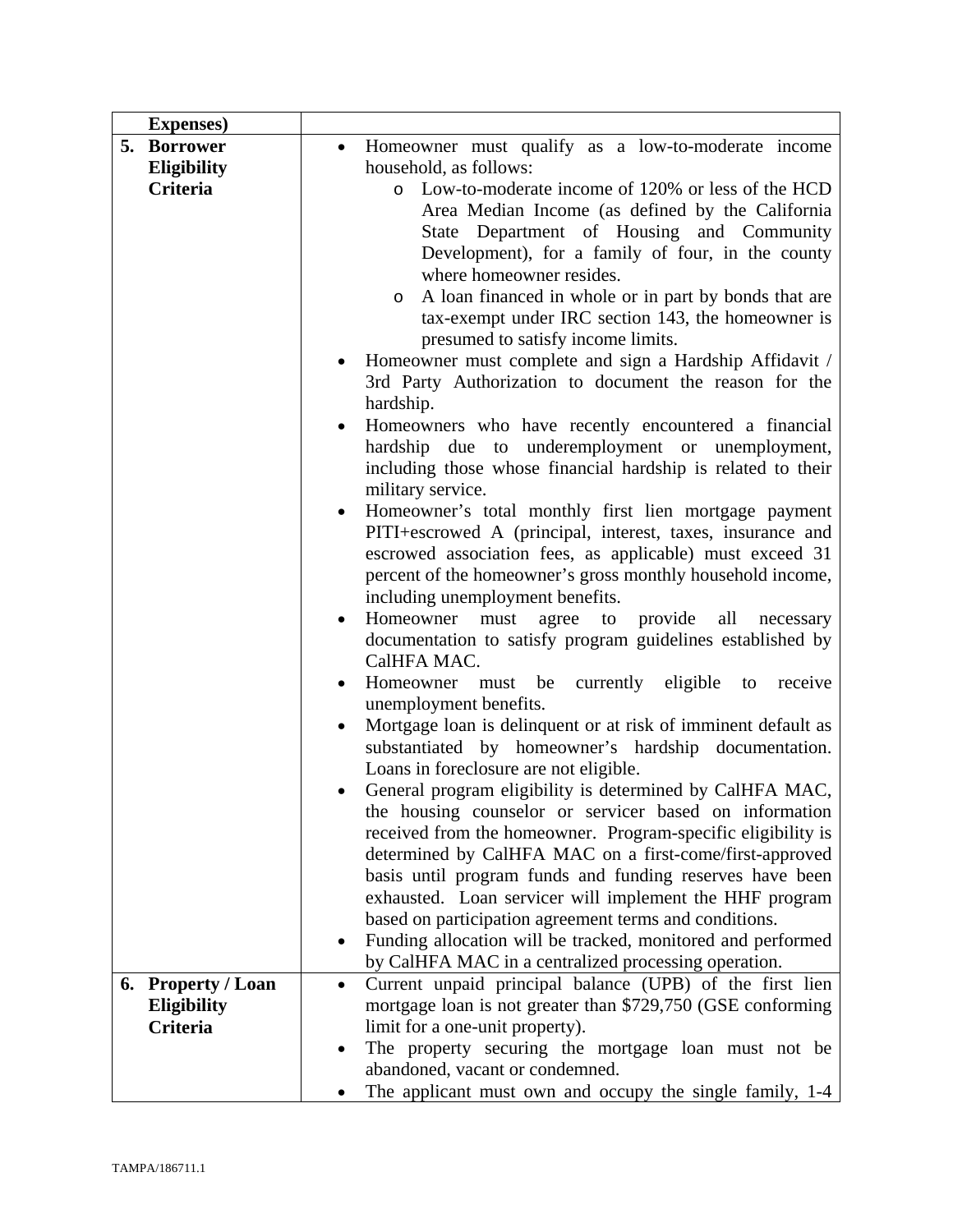|                   | unit home (an attached or detached house or a condominium                 |  |
|-------------------|---------------------------------------------------------------------------|--|
|                   | unit) located in California and it must be their primary                  |  |
|                   | residence. Mobile homes are eligible if they are permanently              |  |
|                   | affixed to the real property that is secured by the first lien.           |  |
| 7. Program        | Loan is more than three (3) payments past due as of the date<br>$\bullet$ |  |
| <b>Exclusions</b> | of request for assistance or at the time homeowner requested              |  |
|                   | HAMP UP forbearance from their servicer.                                  |  |
|                   | Homeowner in an "active" bankruptcy is ineligible for KYHC                |  |
|                   | program assistance consideration. However, CalHFA MAC                     |  |
|                   | will handle written requests for assistance received from a               |  |
|                   | homeowner's bankruptcy attorney or trustee on an exception                |  |
|                   | basis. Final approval is subject to servicer participation in             |  |
|                   | accordance with investor guidelines. Homeowners who have                  |  |
|                   | previously filed bankruptcy are eligible for consideration with           |  |
|                   | proof of court order "Dismissal" or "Discharge".                          |  |
|                   | Loan is in foreclosure.<br>$\bullet$                                      |  |
|                   | Homeowner owns other real property.<br>$\bullet$                          |  |
|                   | Homeowner's "hardship" is a result of voluntary resignation               |  |
|                   | of employment.                                                            |  |
|                   | Homeowner in an active HAMP trial modification is not                     |  |
|                   | eligible for UMA consideration unless the trial is cancelled.             |  |
|                   | Homeowner becomes re-employed at any time during the                      |  |
|                   | UMA benefit period.                                                       |  |
|                   | The homeowner is no longer eligible for unemployment<br>$\bullet$         |  |
|                   | benefits from the California Employment Development                       |  |
|                   | Department (EDD) benefit.                                                 |  |
| 8. Structure of   | CalHFA MAC will structure the assistance as a non-recourse, non-          |  |
| <b>Assistance</b> | interest bearing subordinate loan in favor of the Eligible Entity         |  |
|                   | (CalHFA MAC) secured by a junior lien recorded against the                |  |
|                   | property in the amount of the total reduced PITI and any escrowed         |  |
|                   | homeowner's association dues or assessments, and equal to the total       |  |
|                   | amount of HHF unemployment assistance. At the conclusion of (3)           |  |
|                   | three years, the subordinate loan will be released. Loan funds will       |  |
|                   | only be repaid to Eligible Entity (CalHFA MAC) in the event of a          |  |
|                   | sale or refinance with sufficient net equity proceeds prior to            |  |
|                   | forgiveness. Recovered funds will be recycled in order to provide         |  |
|                   | additional program assistance until December 31, 2017, at which           |  |
|                   | time any recovered funds will be returned to Treasury.                    |  |
|                   |                                                                           |  |
|                   | After December 31, 2017, any remaining or returned funds will be          |  |
|                   | returned to Treasury.                                                     |  |
| 9. Per Household  | Up to \$18,000 per household total (average funding of \$14,455.43),      |  |
| <b>Assistance</b> | equaling the lesser of \$3,000 per month or 100% of PITI and any          |  |
|                   | escrowed homeowner's association dues or assessments (and in all          |  |
|                   | cases, subject to the HHF Program maximum benefit cap of \$50,000         |  |
|                   | with respect to monies previously received under other HHF                |  |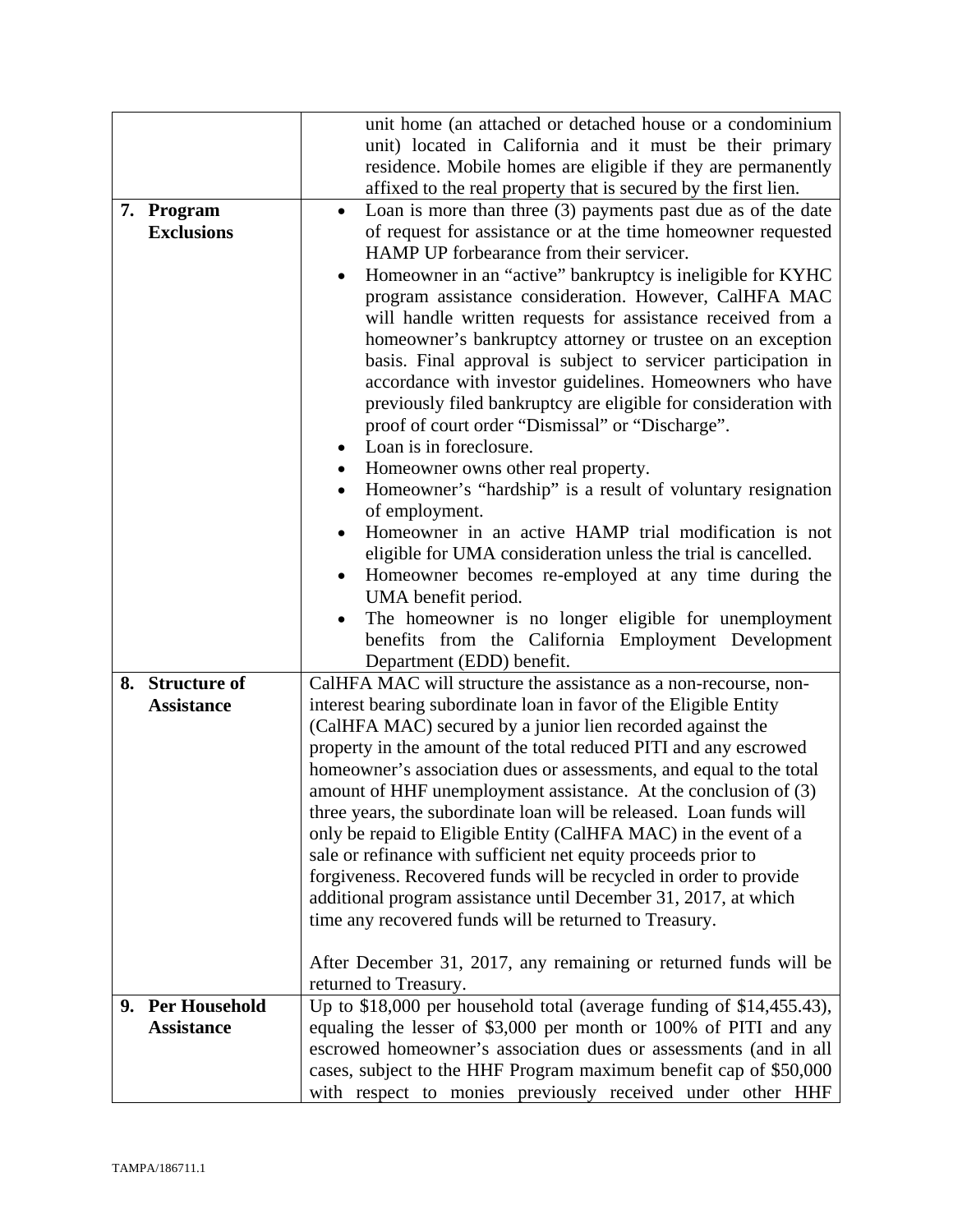|                          | Programs, if any).                                                 |
|--------------------------|--------------------------------------------------------------------|
| 10. Duration of          | Homeowner participation in UMA is limited to six (6) months        |
| <b>Assistance</b>        | maximum.                                                           |
| 11. Estimated            | Approximately 60,531. This figure is based on loans with unpaid    |
| <b>Number of</b>         | principal balances ranging from \$200,000 to \$400,000 with an     |
| Participating            | average funding of \$14,455.43.                                    |
| <b>Households</b>        |                                                                    |
| 12. Program              | The statewide launch of UMA was January 10, 2011 and it will       |
| Inception /              | continue up to five (5) years or until funding is fully reserved.  |
| <b>Duration</b>          |                                                                    |
|                          |                                                                    |
| 13. Program              | UMA will serve as a gateway to homeowner programs aimed at         |
| <b>Interactions</b> with | reinstatement and principal reduction as permitted by program      |
| <b>Other HFA</b>         | guidelines.                                                        |
| <b>Programs</b>          |                                                                    |
| 14. Program              | This benefit may precede or extend HAMP, including HAMP UP for     |
| <b>Interactions with</b> | temporary unemployment assistance which when combined may          |
| <b>HAMP</b>              | provide assistance for up to one year. HAMP UP currently offers a  |
|                          | minimum of three months and up to six months for some              |
|                          | homeowners.                                                        |
| 15. Program              | Upon completion of all UMA benefit assistance payments and based   |
| Leverage with            | on homeowner need, the Servicer agrees to consider an extension of |
| <b>Other Financial</b>   | unemployment forbearance plan (such as HAMP UP or other            |
| <b>Resources</b>         | Proprietary program) or other foreclosure prevention program as    |
|                          | applicable per investor guidelines.                                |
|                          |                                                                    |
|                          | CalHFA MAC will request that the loan servicer waive fees (e.g.,   |
|                          | NSF and late charges).                                             |
| 16. Qualify as an        | $\boxtimes$ Yes<br>$\Box$ No                                       |
| Unemployment             |                                                                    |
| Program                  |                                                                    |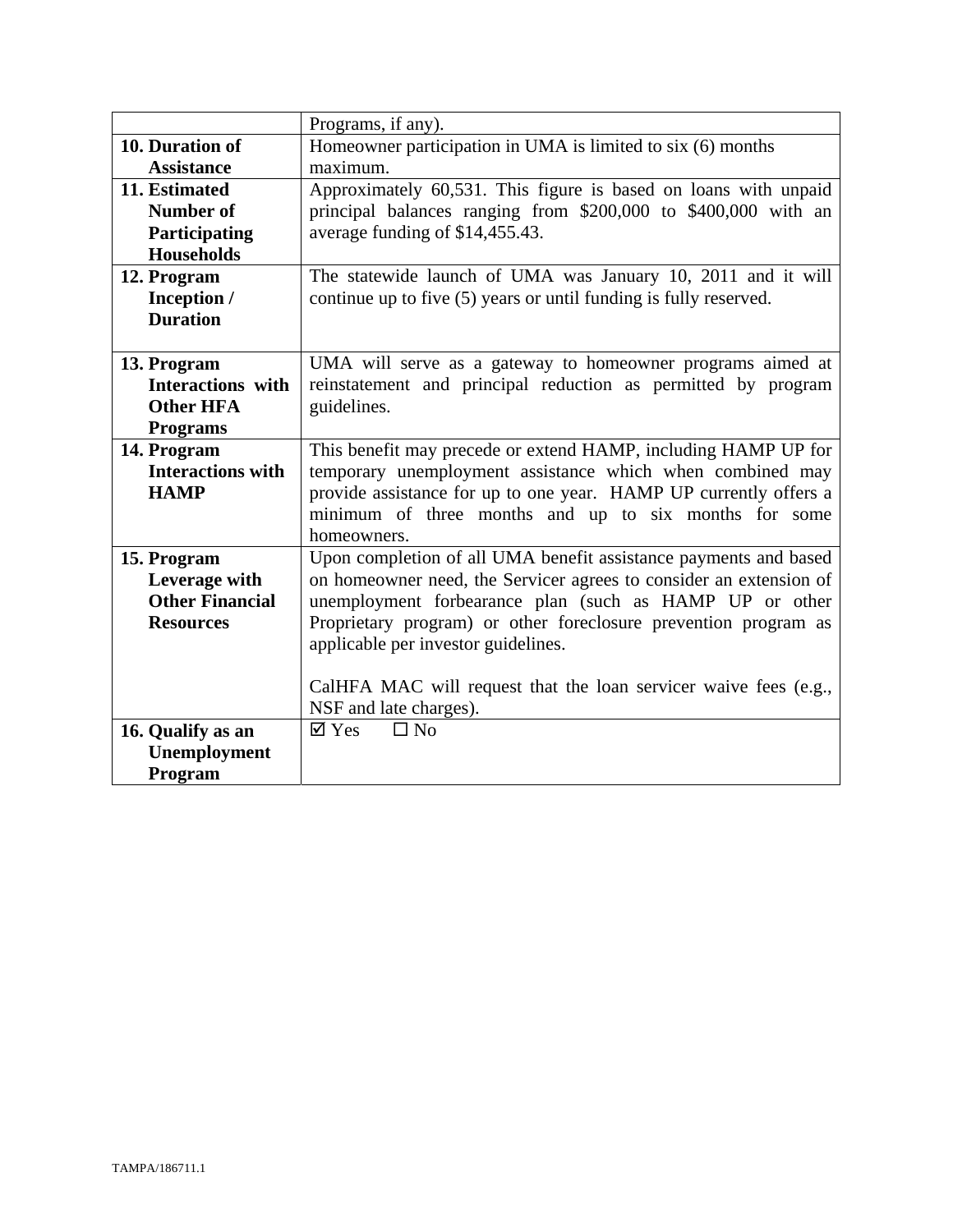# **California Housing Finance Agency Mortgage Assistance Corporation ("CalHFA MAC")**

## **MORTGAGE REINSTATEMENT ASSISTANCE PROGRAM**

|    | 1. Program<br><b>Overview</b>                                                               | The Mortgage Reinstatement Assistance Program (MRAP) is one of<br>CalHFA MAC's federally-funded programs developed to provide<br>temporary financial assistance to eligible homeowners who wish to<br>remain in their homes but are in imminent danger of losing their<br>home to foreclosure.<br>MRAP provides funds to assist income-qualified homeowners to<br>help them cure their delinquent first mortgage loan arrearages,                                                                                                                                                                                                          |  |  |
|----|---------------------------------------------------------------------------------------------|--------------------------------------------------------------------------------------------------------------------------------------------------------------------------------------------------------------------------------------------------------------------------------------------------------------------------------------------------------------------------------------------------------------------------------------------------------------------------------------------------------------------------------------------------------------------------------------------------------------------------------------------|--|--|
|    |                                                                                             | which may also include payments needed to reinstate their loans<br>from foreclosure.                                                                                                                                                                                                                                                                                                                                                                                                                                                                                                                                                       |  |  |
|    | 2. Program Goals                                                                            | The MRAP program will prevent avoidable foreclosures by helping<br>homeowners reinstate their past due first mortgage loans.<br>MRAP will also mitigate the need for large reinstatement dollars to                                                                                                                                                                                                                                                                                                                                                                                                                                        |  |  |
|    |                                                                                             | be capitalized with remaining loan balance, and thus, broaden the<br>population of homeowners who otherwise may not qualify for<br>modification.                                                                                                                                                                                                                                                                                                                                                                                                                                                                                           |  |  |
| 3. | <b>Target Population</b><br>/ Areas                                                         | MRAP is designed to target low-to-moderate income homeowners<br>and address the needs of a homeowner's specific situation in lieu of<br>targeting certain regions or counties.                                                                                                                                                                                                                                                                                                                                                                                                                                                             |  |  |
|    | 4. Program<br><b>Allocation</b><br>(Excluding<br><b>Administrative</b><br><b>Expenses</b> ) | \$129,400,000.00                                                                                                                                                                                                                                                                                                                                                                                                                                                                                                                                                                                                                           |  |  |
| 5. | <b>Borrower</b><br><b>Eligibility Criteria</b>                                              | Homeowner must qualify as a low-to-moderate income<br>$\bullet$<br>household, as follows:<br>Low-to-moderate income of 120% or less of the<br>O<br>HCD Area Median Income (as defined by<br>the<br>State Department of Housing<br>California<br>and<br>Community Development), for a family of four, in<br>the county where homeowner resides.<br>A loan financed in whole or in part by bonds that are<br>O<br>tax-exempt under IRC section 143, the homeowner is<br>presumed to satisfy income limits.<br>Homeowner must complete and sign a Hardship Affidavit /<br>3rd Party Authorization to document the reason for the<br>hardship. |  |  |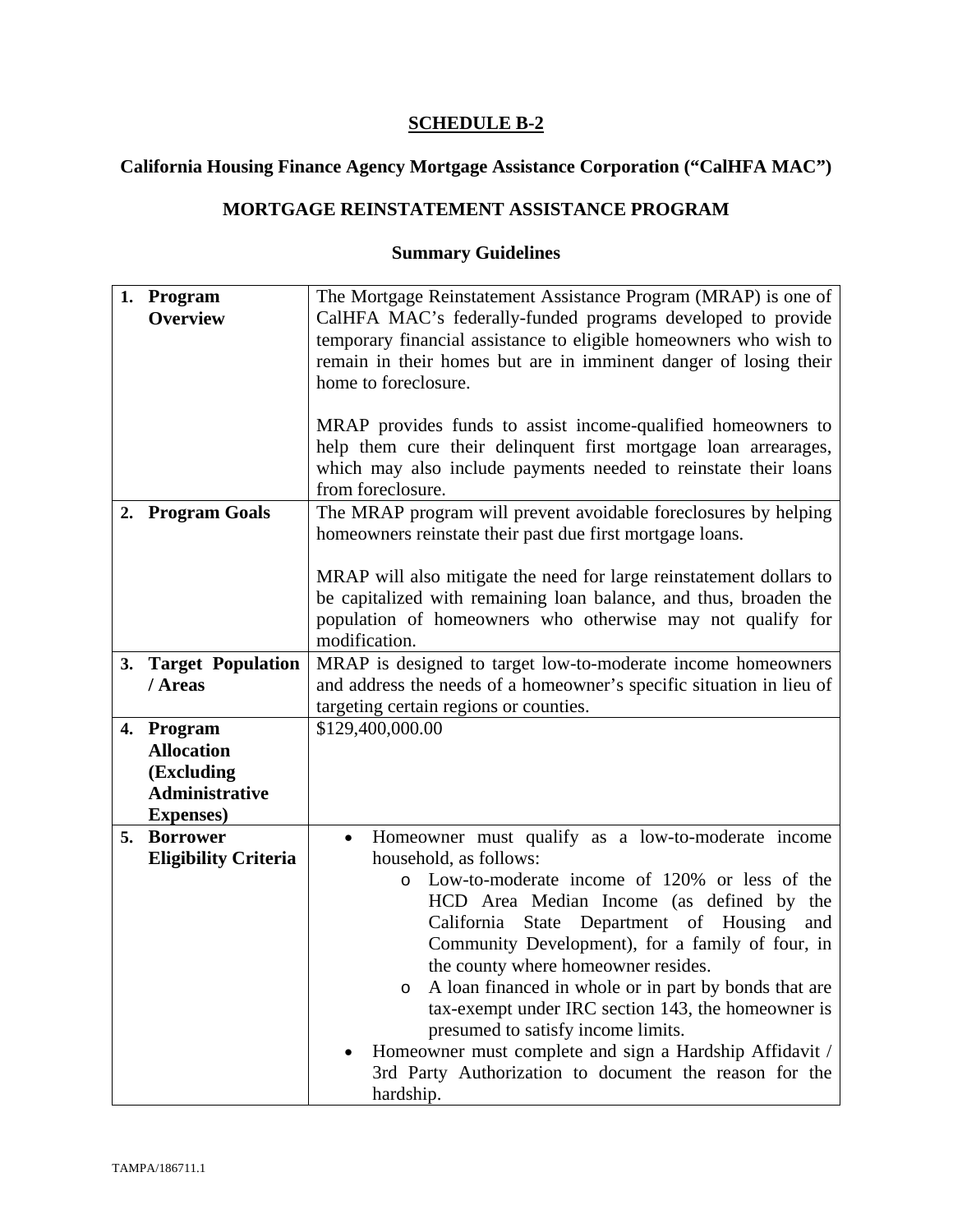|    |                             | $\bullet$ | Homeowners who have recently encountered a financial                                   |
|----|-----------------------------|-----------|----------------------------------------------------------------------------------------|
|    |                             |           | hardship due to their military service are eligible.                                   |
|    |                             |           | Homeowner has adequate income to sustain reinstated first                              |
|    |                             |           | lien mortgage loan.                                                                    |
|    |                             |           | Homeowner must<br>agree to provide<br>all<br>necessary                                 |
|    |                             |           | documentation to satisfy program guidelines established by                             |
|    |                             |           | CalHFA MAC.                                                                            |
|    |                             |           | Mortgage loan is delinquent as<br>substantiated<br>by                                  |
|    |                             |           | homeowner's hardship documentation. Loans in foreclosure                               |
|    |                             |           | are eligible.                                                                          |
|    |                             |           | General program eligibility is determined by CalHFA MAC,                               |
|    |                             |           | the housing counselor or servicer based on information                                 |
|    |                             |           | received from the homeowner. Program-specific eligibility                              |
|    |                             |           | is determined by CalHFA MAC on a first-come/first-                                     |
|    |                             |           | approved basis until program funds and funding reserves                                |
|    |                             |           | have been exhausted. Loan servicer will implement the HHF                              |
|    |                             |           | program based on participation agreement terms and                                     |
|    |                             |           | conditions.                                                                            |
|    |                             |           | Funding allocation will be tracked, monitored and performed                            |
|    |                             |           | by CalHFA MAC in a centralized processing operation.                                   |
| 6. | <b>Property / Loan</b>      | $\bullet$ | Current unpaid principal balance (UPB) of the first lien                               |
|    | <b>Eligibility Criteria</b> |           | mortgage loan is not greater than \$729,750 (GSE conforming                            |
|    |                             |           | limit for a one-unit property).                                                        |
|    |                             | ٠         | The property securing the mortgage loan must not be<br>abandoned, vacant or condemned. |
|    |                             |           | The applicant must own and occupy the single family, 1-4                               |
|    |                             |           | unit home (an attached or detached house or a condominium                              |
|    |                             |           | unit) located in California and it must be their primary                               |
|    |                             |           | residence. Mobile homes are eligible if they are permanently                           |
|    |                             |           | affixed to the real property that is secured by the first lien.                        |
| 7. | Program                     | ٠         | Homeowner owns other real property.                                                    |
|    | <b>Exclusions</b>           |           | Homeowner in an "active" bankruptcy is ineligible for                                  |
|    |                             |           | KYHC program assistance consideration. However, CalHFA                                 |
|    |                             |           | MAC will handle written requests for assistance received                               |
|    |                             |           | from a homeowner's bankruptcy attorney or trustee on an                                |
|    |                             |           | exception basis. Final approval is subject to servicer                                 |
|    |                             |           | participation in accordance with investor guidelines.                                  |
|    |                             |           | Homeowners who have previously filed bankruptcy are                                    |
|    |                             |           | eligible for consideration with proof of court order                                   |
|    |                             |           | "Dismissal" or "Discharge".                                                            |
|    |                             |           | MRAP benefit assistance request for reinstatement with a                               |
|    |                             |           | first lien PITI and any escrowed homeowner's association                               |
|    |                             |           | dues or assessments, payment of greater than 38% of the                                |
|    |                             |           | homeowner's gross monthly household income, excluding                                  |
|    |                             |           | unemployment benefits or per servicer guidelines will be                               |
|    |                             |           | considered unaffordable and is excluded from MRAP benefit                              |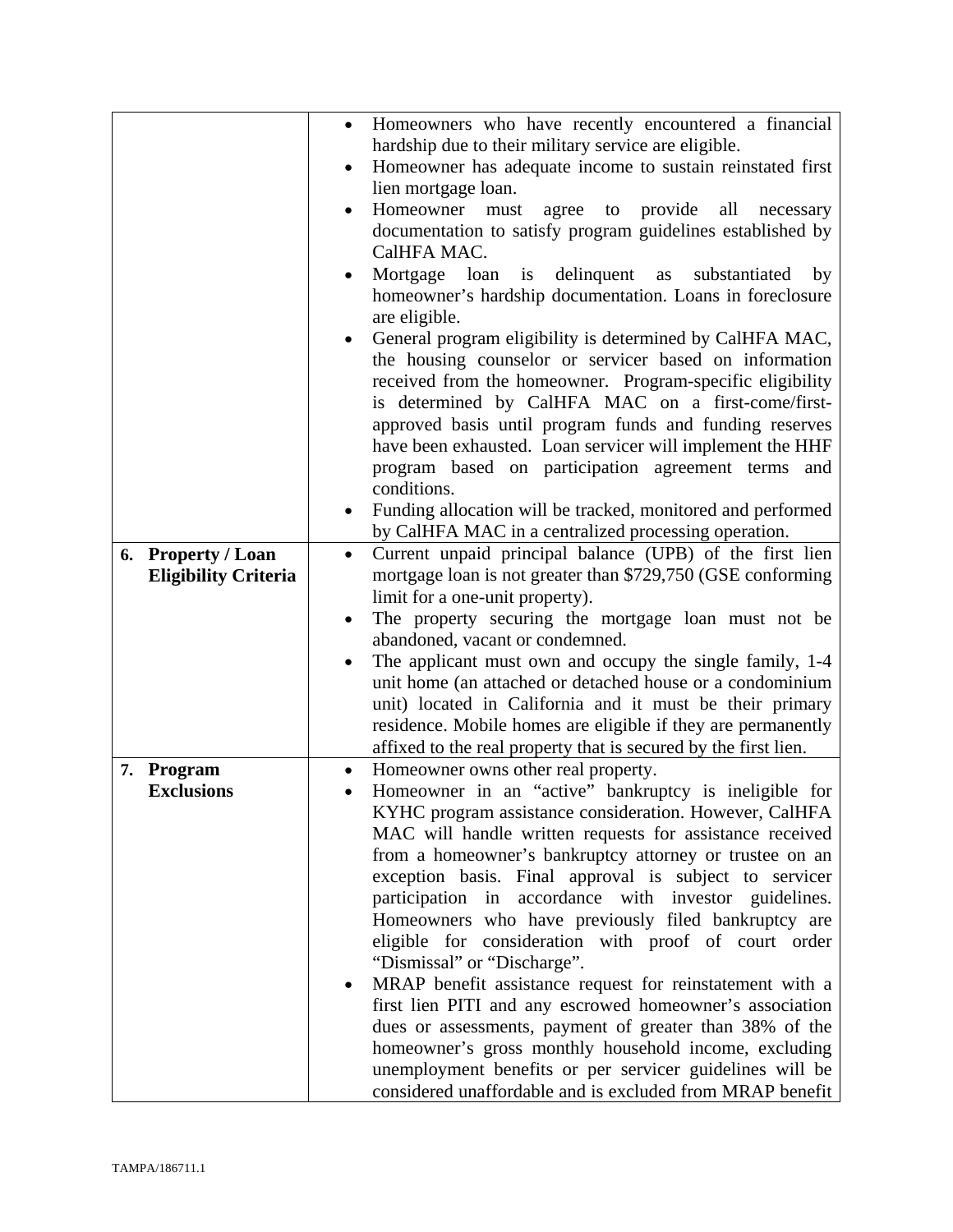|    |                                         | consideration.                                                                                                                       |
|----|-----------------------------------------|--------------------------------------------------------------------------------------------------------------------------------------|
|    |                                         | Loan is less than two $(2)$ payments past due as of the date of                                                                      |
|    |                                         | request for assistance.                                                                                                              |
| 8. | <b>Structure of</b>                     | CalHFA MAC will structure the assistance as a non-recourse, non-                                                                     |
|    | <b>Assistance</b>                       | interest bearing subordinate loan in favor of the Eligible Entity                                                                    |
|    |                                         | (CalHFA MAC) secured by a junior lien recorded against the                                                                           |
|    |                                         | property in the amount of the HHF assistance. At the conclusion of                                                                   |
|    |                                         | (3) three years, the subordinate loan will be released. Loan funds                                                                   |
|    |                                         | will only be repaid to Eligible Entity (CalHFA MAC) in the event of                                                                  |
|    |                                         | a sale or refinance with sufficient net equity proceeds prior to                                                                     |
|    |                                         | forgiveness. Recovered funds will be recycled in order to provide                                                                    |
|    |                                         | additional program assistance until December 31, 2017, at which                                                                      |
|    |                                         | time any recovered funds will be returned to Treasury.                                                                               |
|    |                                         | After December 31, 2017, any remaining or returned funds will be                                                                     |
|    |                                         | returned to Treasury.                                                                                                                |
| 9. | <b>Per Household</b>                    | Up to \$15,000 per household (average funding of \$14,047.92) for                                                                    |
|    | <b>Assistance</b>                       | and any escrowed homeowner's association dues or<br>PITI                                                                             |
|    |                                         | assessments, arrearages (and in all cases, subject to the HHF                                                                        |
|    |                                         | Program maximum benefit cap of \$50,000 with respect to monies                                                                       |
|    |                                         | previously received under other HHF Programs, if any).                                                                               |
|    | 10. Duration of                         | Available on a one-time only basis, per household.                                                                                   |
|    | <b>Assistance</b>                       |                                                                                                                                      |
|    | 11. Estimated                           | Approximately 9,211. This figure is based on loans with unpaid                                                                       |
|    | <b>Number of</b>                        | principal balances ranging from \$200,000 to \$400,000 with an                                                                       |
|    | Participating                           | average funding of \$14,047.92.                                                                                                      |
|    | <b>Households</b>                       |                                                                                                                                      |
|    |                                         |                                                                                                                                      |
|    | 12. Program                             | The statewide launch of MRAP was February 7, 2011 and it will                                                                        |
|    | Inception /                             | continue up to five (5) years or until funding is fully reserved.                                                                    |
|    | <b>Duration</b>                         |                                                                                                                                      |
|    | 13. Program<br><b>Interactions</b> with | MRAP will serve as a gateway to other loss mitigation programs<br>including loan modification which may include principal reduction, |
|    | <b>Other HFA</b>                        | including other HHF Programs and the Principal Reduction                                                                             |
|    | <b>Programs</b>                         | Program.                                                                                                                             |
|    | 14. Program                             | MRAP will serve as a gateway to HAMP which may include                                                                               |
|    | <b>Interactions with</b>                | principal reduction of homeowner's mortgage.                                                                                         |
|    | <b>HAMP</b>                             |                                                                                                                                      |
|    | 15. Program Leverage                    | CalHFA MAC will require that the servicer waive all accrued and                                                                      |
|    | with Other                              | unpaid late charges and NSF fees for all payments funded with                                                                        |
|    | <b>Financial</b>                        | MRAP benefits.                                                                                                                       |
|    | <b>Resources</b>                        |                                                                                                                                      |
|    |                                         |                                                                                                                                      |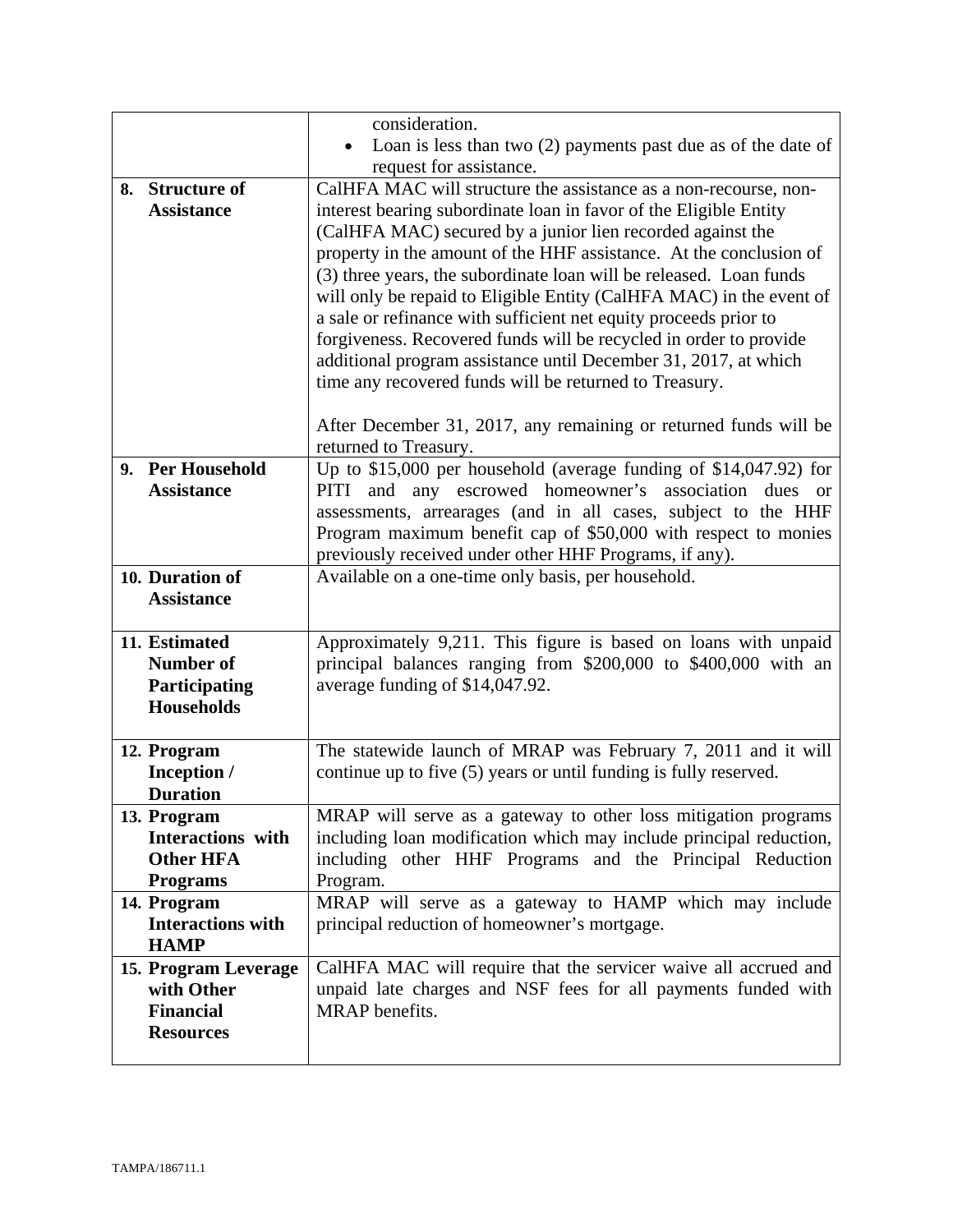| <sup>1</sup> 16. Qualify as an | Yes | $\boxtimes$ No |
|--------------------------------|-----|----------------|
| Unemployment                   |     |                |
| <b>Program</b>                 |     |                |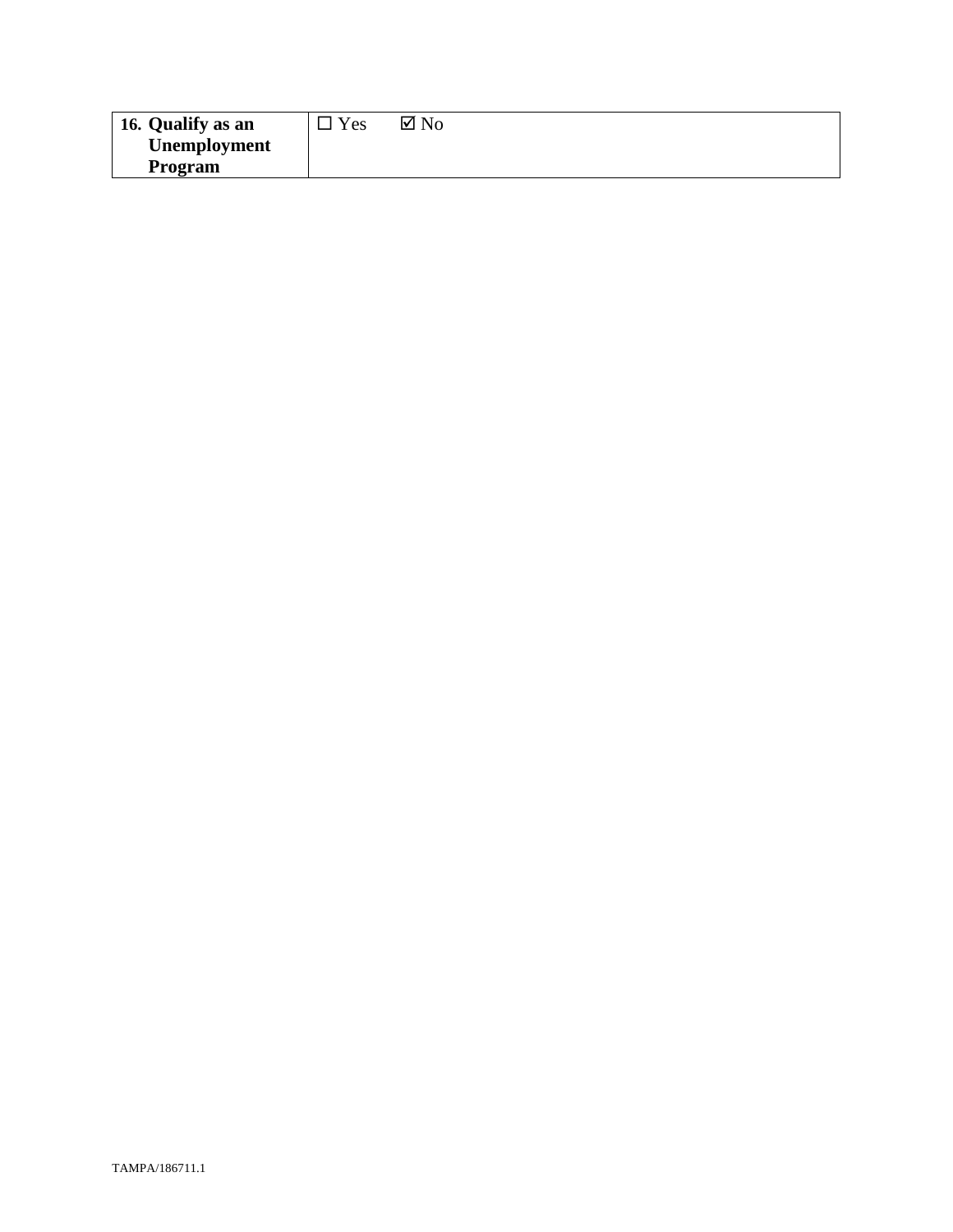# **California Housing Finance Agency Mortgage Assistance Corporation ("CalHFA MAC")**

## **PRINCIPAL REDUCTION PROGRAM**

|    | 1. Program                  | The Principal Reduction Program (PRP) is one of CalHFA MAC's          |  |  |
|----|-----------------------------|-----------------------------------------------------------------------|--|--|
|    | <b>Overview</b>             | federally-funded programs developed with a goal to provide capital    |  |  |
|    |                             | on a dollar-for-dollar matching basis with participating lenders to   |  |  |
|    |                             | reduce over a three-year period the outstanding principal balances of |  |  |
|    |                             | qualifying properties with negative equity.                           |  |  |
|    |                             |                                                                       |  |  |
|    |                             | PRP will provide monies to reduce the principal balance of the first  |  |  |
|    |                             | mortgage loan for the purpose of establishing an appropriate level of |  |  |
|    |                             |                                                                       |  |  |
|    |                             | debt for eligible homeowners with qualifying properties.              |  |  |
| 2. | <b>Program Goals</b>        | The PRP program will, in cooperation with participating lenders,      |  |  |
|    |                             | leverage the HHF dollars by reducing the principal balances of        |  |  |
|    |                             | underwater mortgages and provide an incentive for qualifying          |  |  |
|    |                             | homeowners to remain in their homes during this period of steep       |  |  |
|    |                             | declines in value.                                                    |  |  |
|    |                             |                                                                       |  |  |
|    |                             | A reduction in principal through PRP can achieve desired income       |  |  |
|    |                             | ratios and affordability for a homeowner on the existing mortgage     |  |  |
|    |                             | loan or can be used in conjunction with a loan modification.          |  |  |
| 3. | <b>Target Population</b>    | PRP is designed to target low-to-moderate income homeowners and       |  |  |
|    | / Areas                     | address the needs of a homeowner's specific situation in lieu of      |  |  |
|    |                             | targeting certain regions or counties.                                |  |  |
| 4. | Program                     | \$772,197,793.52                                                      |  |  |
|    | <b>Allocation</b>           |                                                                       |  |  |
|    | (Excluding                  |                                                                       |  |  |
|    | <b>Administrative</b>       |                                                                       |  |  |
|    | <b>Expenses</b> )           |                                                                       |  |  |
| 5. | <b>Borrower</b>             | Homeowner must qualify as a low-to-moderate income                    |  |  |
|    | <b>Eligibility Criteria</b> | household, as follows:                                                |  |  |
|    |                             | Low-to-moderate income of 120% or less of the<br>O                    |  |  |
|    |                             | HCD Area Median Income (as defined by<br>the                          |  |  |
|    |                             | California State Department of Housing<br>and                         |  |  |
|    |                             | Community Development), for a family of four, in                      |  |  |
|    |                             | the county where homeowner resides.                                   |  |  |
|    |                             | A loan financed in whole or in part by bonds that are<br>O            |  |  |
|    |                             | tax-exempt under IRC section 143, the homeowner is                    |  |  |
|    |                             | presumed to satisfy income limits.                                    |  |  |
|    |                             | Homeowner must complete and sign a Hardship Affidavit /               |  |  |
|    |                             | 3rd Party Authorization to document the reason for the                |  |  |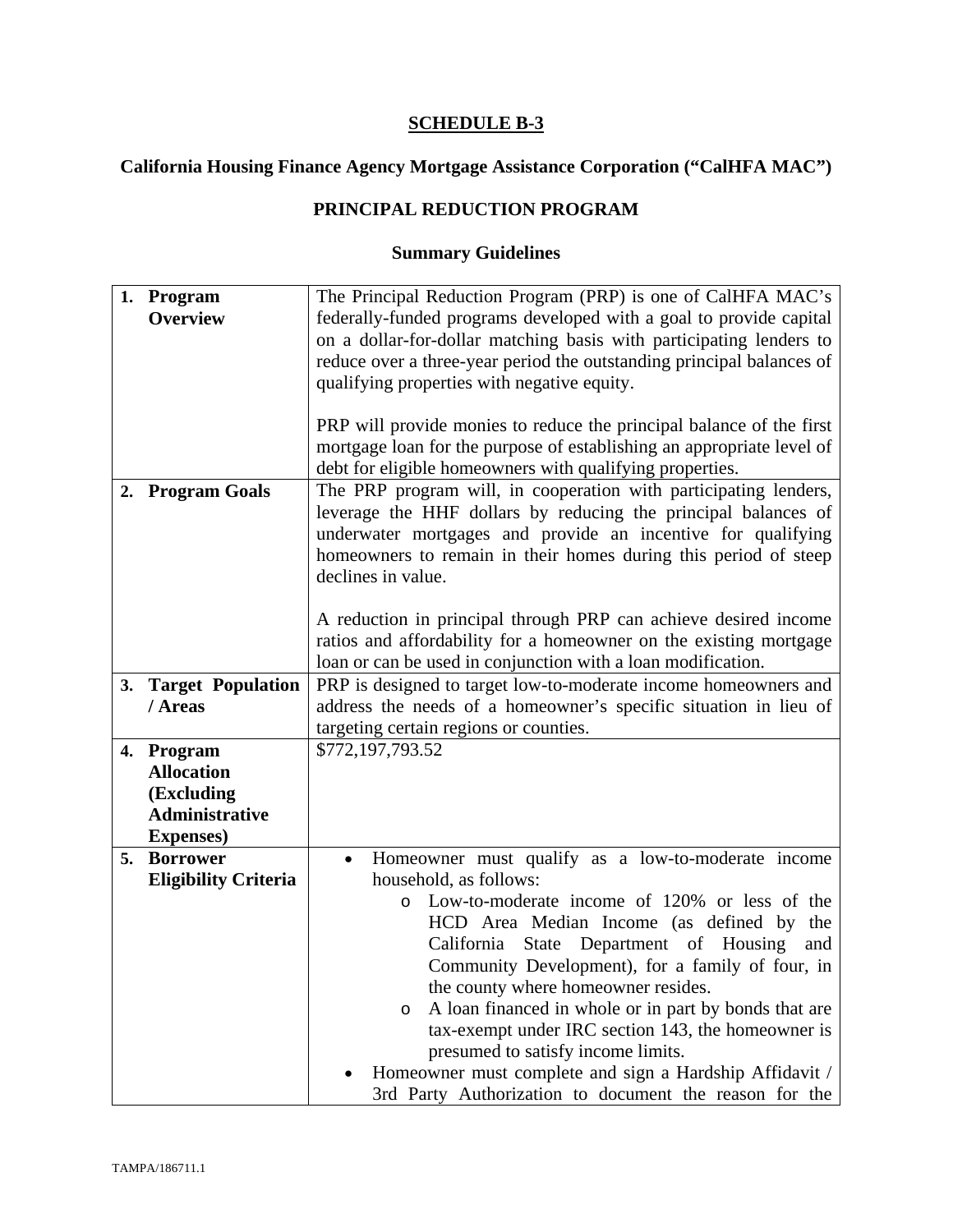| hardship.<br>Homeowners who have recently encountered a financial<br>hardship due to their military service are eligible.<br>Homeowner has adequate income to sustain modified<br>$\bullet$ |
|---------------------------------------------------------------------------------------------------------------------------------------------------------------------------------------------|
|                                                                                                                                                                                             |
|                                                                                                                                                                                             |
|                                                                                                                                                                                             |
|                                                                                                                                                                                             |
| mortgage payments per lender guidelines.                                                                                                                                                    |
| Homeowner must agree to provide<br>all<br>necessary                                                                                                                                         |
| documentation to satisfy program guidelines established by                                                                                                                                  |
| CalHFA MAC.                                                                                                                                                                                 |
| Mortgage loan is delinquent or at risk of imminent default as                                                                                                                               |
| substantiated by homeowner's hardship documentation.                                                                                                                                        |
| Loans in foreclosure are eligible.                                                                                                                                                          |
| The homeowners modified monthly mortgage payment ratio                                                                                                                                      |
| must be reduced to 31% of the gross household income                                                                                                                                        |
| (excluding unemployment benefits) to meet the definition of                                                                                                                                 |
| an affordable payment. CalHFA MAC will review investor                                                                                                                                      |
| guidelines that utilize affordable mortgage<br>program                                                                                                                                      |
| definitions greater than 31% on a case-by-case basis.                                                                                                                                       |
| General program eligibility is determined by CalHFA MAC,                                                                                                                                    |
| the housing counselor or servicer based on information                                                                                                                                      |
| received from the homeowner. Program-specific eligibility                                                                                                                                   |
| is determined by CalHFA MAC on a first-come/first-                                                                                                                                          |
| approved basis until program funds and funding reserves                                                                                                                                     |
| have been exhausted. Loan servicer will implement the HHF                                                                                                                                   |
| program based on participation agreement terms and                                                                                                                                          |
| conditions.                                                                                                                                                                                 |
| Funding allocation will be tracked, monitored and performed                                                                                                                                 |
| by CalHFA MAC in a centralized processing operation.                                                                                                                                        |
| Property is encumbered by a first lien mortgage loan that<br>6. Property / Loan<br>$\bullet$                                                                                                |
| was originated on or before January 1, 2009.<br><b>Eligibility Criteria</b>                                                                                                                 |
| Current unpaid principal balance (UPB) of the first lien<br>٠                                                                                                                               |
| mortgage loan is not greater than \$729,750 (GSE conforming                                                                                                                                 |
| limit for a one-unit property).                                                                                                                                                             |
| The property securing the mortgage loan must not be                                                                                                                                         |
| abandoned, vacant or condemned.                                                                                                                                                             |
| The applicant must own and occupy the single family, 1-4                                                                                                                                    |
| unit home (an attached or detached house or a condominium                                                                                                                                   |
| unit) located in California and it must be their primary                                                                                                                                    |
| residence. Mobile homes are eligible if they are permanently                                                                                                                                |
| affixed to the real property that is secured by the first lien.                                                                                                                             |
| Homeowner owns other real property.<br>Program<br>7.<br>٠                                                                                                                                   |
| Homeowner in an "active" bankruptcy is ineligible for<br><b>Exclusions</b>                                                                                                                  |
| KYHC program assistance consideration. However, CalHFA                                                                                                                                      |
| MAC will handle written requests for assistance received                                                                                                                                    |
| from a homeowner's bankruptcy attorney or trustee on an                                                                                                                                     |
| exception basis. Final approval is subject to servicer                                                                                                                                      |
| participation in accordance with investor guidelines.                                                                                                                                       |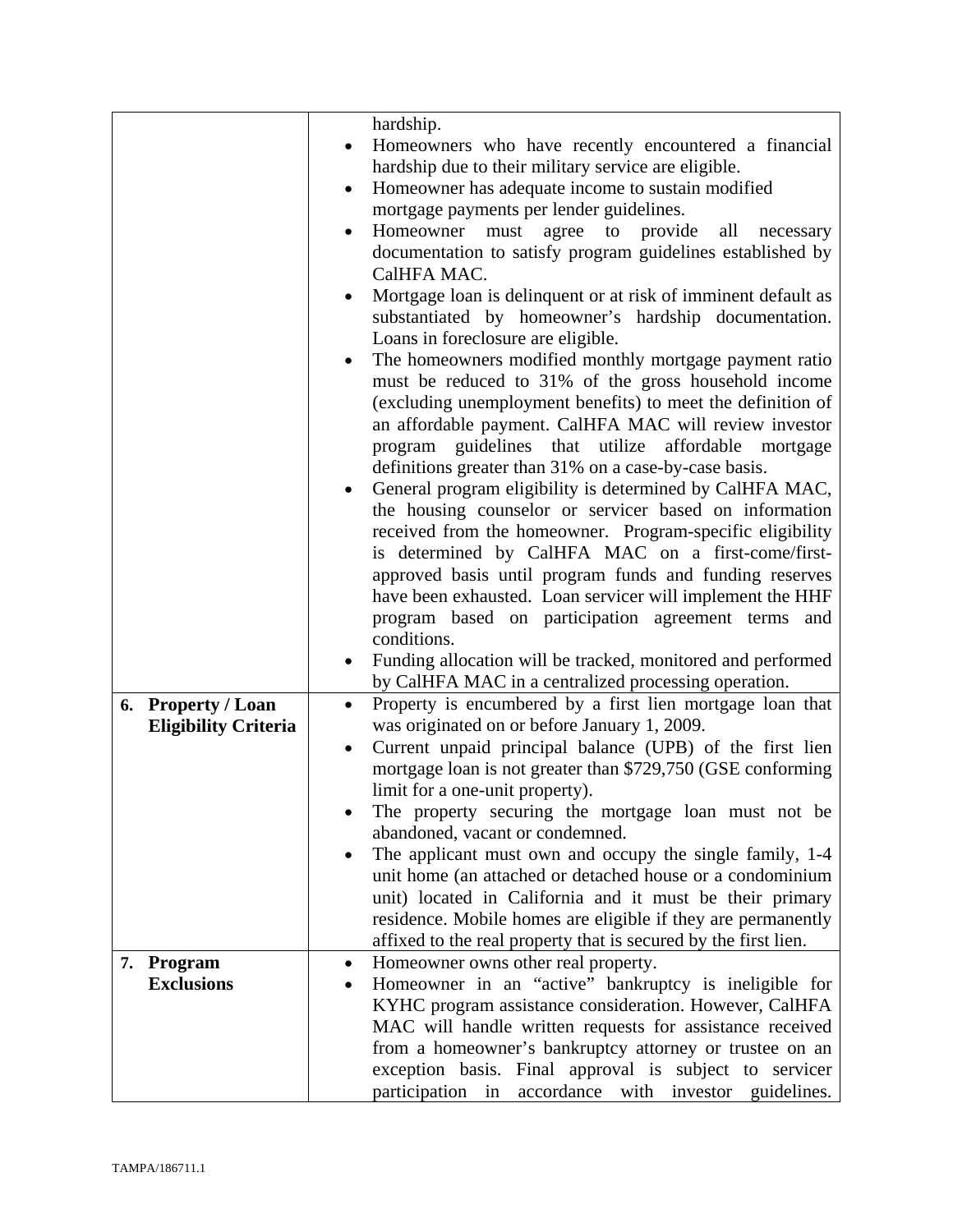|                   | Homeowners who have previously filed bankruptcy are                                                                                       |
|-------------------|-------------------------------------------------------------------------------------------------------------------------------------------|
|                   | eligible for consideration with proof of court order                                                                                      |
|                   | "Dismissal" or "Discharge".                                                                                                               |
|                   | Homeowner fails to satisfy lender underwriting guidelines.<br>$\bullet$<br>LTV of $115\%$ or less.                                        |
|                   | Homeowner's total monthly first lien mortgage payment                                                                                     |
|                   | PITI+escrowed A (principal, interest, taxes, insurance and                                                                                |
|                   | escrowed association fees, as applicable) does not exceed 31                                                                              |
|                   | percent of the homeowner's gross monthly household                                                                                        |
|                   | income, excluding unemployment benefits. Unemployment                                                                                     |
|                   | benefits may not be used to qualify for PRP assistance.                                                                                   |
|                   | Homeowner consummated a "cash-out" refinance of the                                                                                       |
|                   | subject first lien mortgage property.                                                                                                     |
|                   | Refinancing for the sole purpose of obtaining a new<br>$\circ$                                                                            |
|                   | interest rate and loan term is permissible.                                                                                               |
|                   | Costs associated with the first mortgage refinance<br>$\circ$                                                                             |
|                   | may be financed in the new loan.                                                                                                          |
|                   | Junior liens used to purchase the subject property<br>$\circ$                                                                             |
|                   | first mortgage property are not excluded from                                                                                             |
|                   | eligibility.                                                                                                                              |
|                   | Stand-alone second liens including home equity lines of                                                                                   |
|                   | credit and FEMA funded low-cost loans to homeowners to                                                                                    |
|                   | help pay for uninsured losses associated with natural<br>disasters are considered "cash-out."<br>Homeowners with                          |
|                   | junior liens that meet this description are not eligible for                                                                              |
|                   | program assistance.                                                                                                                       |
| 8. Structure of   | In the event that CalHFA MAC receives less than 100% match by                                                                             |
| <b>Assistance</b> | the lender/servicer, CalHFA MAC will structure the assistance as a                                                                        |
|                   | non-recourse, non-interest bearing subordinate loan in favor of the                                                                       |
|                   | Eligible Entity (CalHFA MAC) secured by a junior lien recorded                                                                            |
|                   | against the property in the amount of the HHF assistance. At the                                                                          |
|                   | conclusion of (3) three years, the subordinate loan will be released.                                                                     |
|                   | Loan funds will only be repaid to Eligible Entity (CalHFA MAC) in                                                                         |
|                   | the event of a sale or refinance with sufficient net equity proceeds                                                                      |
|                   | prior to forgiveness. Recovered funds will be recycled in order to                                                                        |
|                   | provide additional program assistance until December 31, 2017, at                                                                         |
|                   | which time any recovered funds will be returned to Treasury.                                                                              |
|                   |                                                                                                                                           |
|                   | If the lender/servicer matches the assistance in an amount equal to or<br>greater than 100% of the HHF Program assistance provided to the |
|                   | homeowner, then the assistance is not required to be structured as a                                                                      |
|                   | loan to the homeowner.                                                                                                                    |
|                   |                                                                                                                                           |
|                   | After December 31, 2017, any remaining or returned funds will be                                                                          |
|                   | returned to Treasury.                                                                                                                     |
| 9. Per Household  | Up to \$50,000 per household (average funding of \$45,694.88), less                                                                       |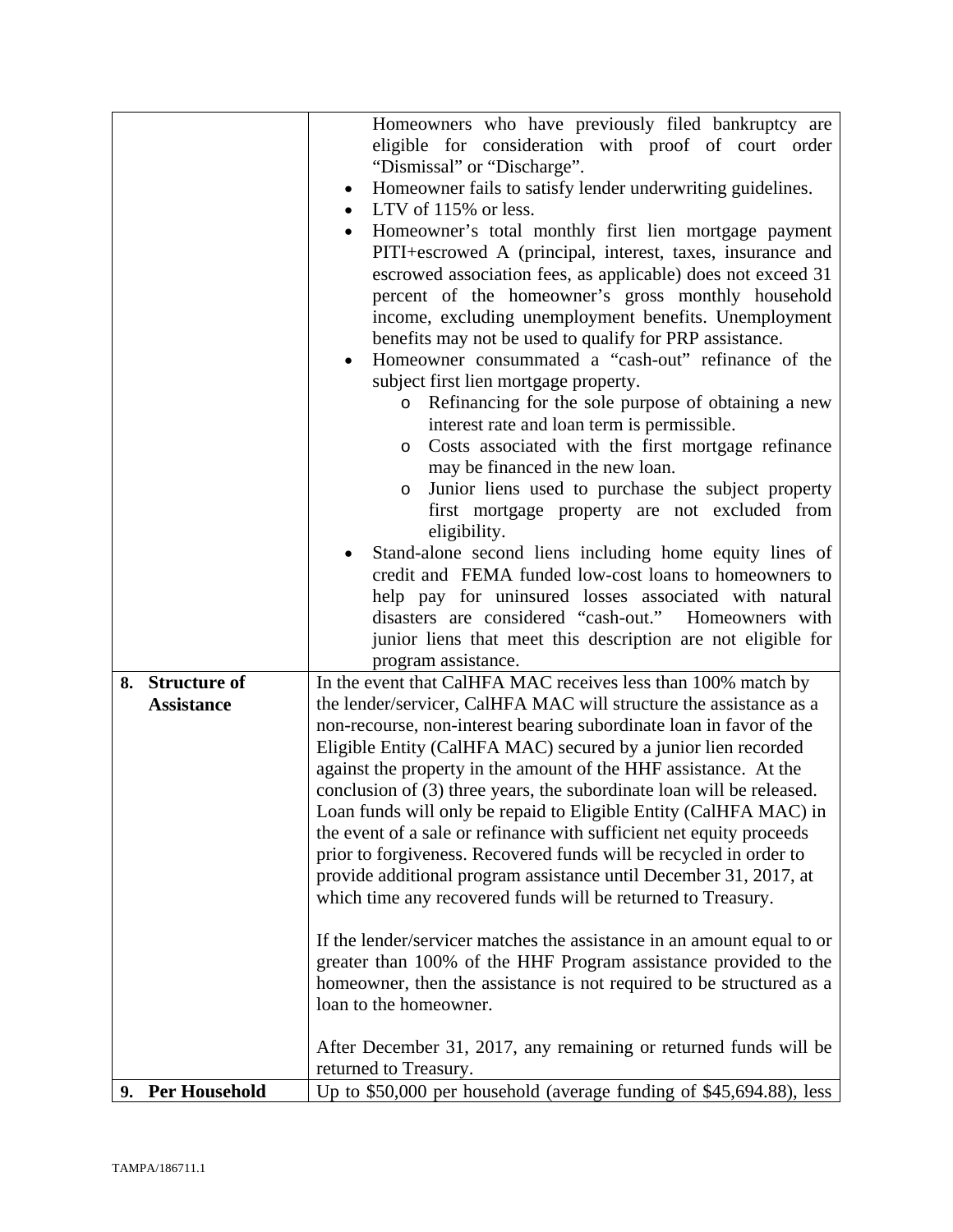| <b>Assistance</b>        | program monies previously received under other HHF Programs.        |
|--------------------------|---------------------------------------------------------------------|
| 10. Duration of          | Available on a one-time only basis, per household.                  |
| <b>Assistance</b>        |                                                                     |
| 11. Estimated            | Approximately 16,899. This figure is based on loans with unpaid     |
| <b>Number of</b>         | principal balances ranging from \$200,000 to \$400,000 with an      |
| Participating            | average funding of \$45,694.88.                                     |
| <b>Households</b>        |                                                                     |
| 12. Program              | The statewide launch of PRP was February 7, 2011 and it will        |
| Inception /              | continue up to three (3) years or until funding is fully reserved.  |
| <b>Duration</b>          |                                                                     |
| 13. Program              | used in conjunction with MRAP<br>PRP may be<br>aimed<br>at          |
| <b>Interactions</b> with | reinstatement.                                                      |
| <b>Other HFA</b>         |                                                                     |
| <b>Programs</b>          |                                                                     |
| 14. Program              | PRP may work in conjunction with a standard HAMP modification       |
| <b>Interactions with</b> | to help eligible homeowners achieve desired income ratios and       |
| <b>HAMP</b>              | affordability. PRP may not be combined or used in conjunction with  |
|                          | the HAMP Principal Reduction Alternative (PRA). PRP layering        |
|                          | with HAMP PRA is strictly prohibited. PRP funds are not eligible in |
|                          | any combination to qualify for HAMP PRA investor incentive          |
|                          | compensation.                                                       |
| 15. Program Leverage     | The goal of the program is for the applicable servicer/lender to    |
| with Other               | match PRP funds on a dollar-for-dollar basis. The servicer/lender's |
| <b>Financial</b>         | matching funds will be paid no later than at the time of CalHFA     |
| <b>Resources</b>         | MAC program funding.                                                |
|                          |                                                                     |
|                          | CalHFA MAC will require that the servicer waive all accrued and     |
|                          | unpaid late charges and NSF fees at the time the modification       |
|                          | agreement is completed                                              |
| 16. Qualify as an        | $\Box$ Yes<br>$\boxtimes$ No                                        |
| Unemployment             |                                                                     |
| Program                  |                                                                     |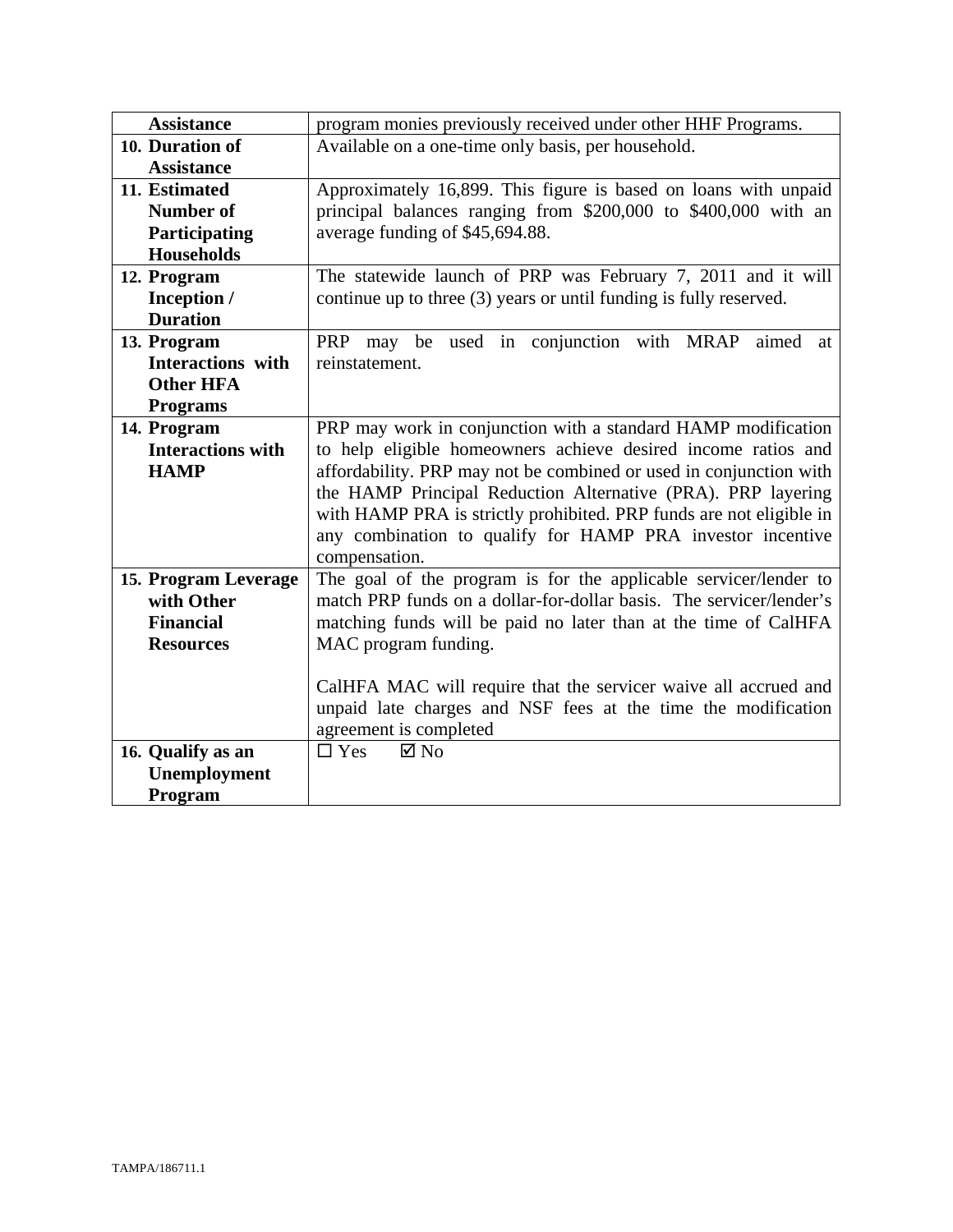# **California Housing Finance Agency Mortgage Assistance Corporation ("CalHFA MAC")**

## **THE TRANSITION ASSISTANCE PROGRAM**

|    | 1. Program                  | The Transition Assistance Program (TAP) is one of CalHFA MAC's       |
|----|-----------------------------|----------------------------------------------------------------------|
|    | <b>Overview</b>             | programs developed to provide<br>federally-funded<br>eligible        |
|    |                             | homeowners with transition assistance when it is determined that     |
|    |                             | they can no longer afford their home.                                |
|    |                             |                                                                      |
|    |                             | TAP will be used in conjunction with short sale and deed-in-lieu     |
|    |                             | programs to help homeowners make a smooth transition to housing.     |
|    |                             | Homeowners will be required to occupy and maintain the property      |
|    |                             | until the home is sold or returned to the lender as negotiated.      |
|    |                             |                                                                      |
|    |                             | Program funds would be available on a one-time only basis up to      |
|    |                             | \$5,000 per household and can be used or layered with other CalHFA   |
|    |                             | MAC HHF Programs. Funds will be sent to the servicer or              |
|    |                             | homeowner after or in connection with the short sale or deed-in-lieu |
|    |                             | of foreclosure closing. Funds are intended to help the homeowner     |
|    |                             | secure new housing (e.g., rent, moving expenses, and security        |
|    |                             | deposits) and will be available for transition assistance counseling |
|    |                             | services.                                                            |
| 2. | <b>Program Goals</b>        | CalHFA MAC envisions that these monies would be used to              |
|    |                             | complement other federal or lender programs designed specifically    |
|    |                             | to stabilize communities by providing assistance to homeowners       |
|    |                             | who have suffered a financial hardship and as a result are no longer |
|    |                             | financially able to afford their mortgage payments.                  |
| 3. | <b>Target Population</b>    | TAP is designed to target low-to-moderate income homeowners and      |
|    | / Areas                     | address the needs of a homeowner's specific situation in lieu of     |
|    |                             | targeting certain regions or counties.                               |
|    | 4. Program                  | \$32,300,000.00                                                      |
|    | <b>Allocation</b>           |                                                                      |
|    | (Excluding                  |                                                                      |
|    | <b>Administrative</b>       |                                                                      |
|    | <b>Expenses</b> )           |                                                                      |
|    | 5. Borrower                 | Homeowner must qualify as a low-to-moderate income                   |
|    | <b>Eligibility Criteria</b> | household, as follows:                                               |
|    |                             | o Low-to-moderate income of 120% or less of the                      |
|    |                             | HCD Area Median Income (as defined by the                            |
|    |                             | California State Department of Housing<br>and                        |
|    |                             | Community Development), for a family of four, in                     |
|    |                             | the county where homeowner resides.                                  |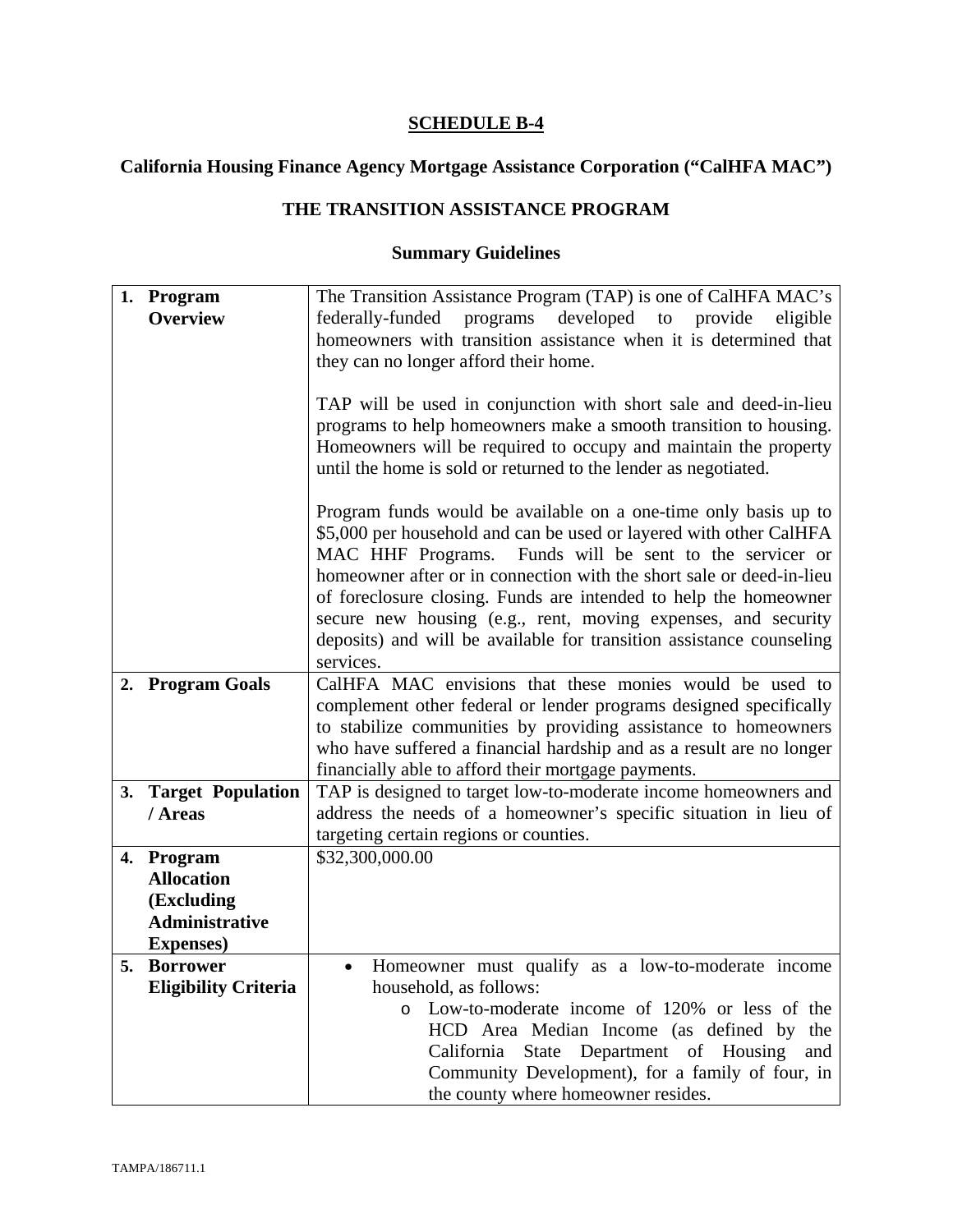|    |                             | A loan financed in whole or in part by bonds that are<br>$\circ$           |
|----|-----------------------------|----------------------------------------------------------------------------|
|    |                             | tax-exempt under IRC section 143, the homeowner is                         |
|    |                             | presumed to satisfy income limits.                                         |
|    |                             | Homeowner must complete and sign a Hardship Affidavit /                    |
|    |                             | 3rd Party Authorization to document the reason for the                     |
|    |                             | hardship.                                                                  |
|    |                             | Homeowners who have recently encountered a financial<br>$\bullet$          |
|    |                             | hardship due to their military service are eligible.                       |
|    |                             | agree<br>to provide<br>Homeowner<br>all<br>must<br>necessary               |
|    |                             | documentation to satisfy program guidelines established by                 |
|    |                             | CalHFA MAC.                                                                |
|    |                             | Mortgage loan is delinquent or at risk of imminent default as              |
|    |                             | substantiated by homeowner's hardship documentation.                       |
|    |                             | Loans in foreclosure are eligible.                                         |
|    |                             | General program eligibility is determined by CalHFA MAC,                   |
|    |                             | the housing counselor or servicer based on information                     |
|    |                             | received from the homeowner. Program-specific eligibility                  |
|    |                             | is determined by CalHFA MAC on a first-come/first-                         |
|    |                             | approved basis until program funds and funding reserves                    |
|    |                             | have been exhausted. Loan servicer will implement the HHF                  |
|    |                             | program based on participation agreement terms<br>and                      |
|    |                             | conditions.<br>Funding allocation will be tracked, monitored and performed |
|    |                             | by CalHFA MAC in a centralized processing operation.                       |
| 6. | <b>Property / Loan</b>      | Current unpaid principal balance (UPB) of the first lien<br>$\bullet$      |
|    | <b>Eligibility Criteria</b> | mortgage loan is not greater than \$729,750 (GSE conforming                |
|    |                             | limit for a one-unit property).                                            |
|    |                             | The property securing the mortgage loan must not be                        |
|    |                             | abandoned, vacant or condemned.                                            |
|    |                             | The applicant must own and occupy the single family, 1-4                   |
|    |                             | unit home (an attached or detached house or a condominium                  |
|    |                             | unit) located in California and it must be their primary                   |
|    |                             | residence. Mobile homes are eligible if they are permanently               |
|    |                             | affixed to the real property that is secured by the first lien.            |
|    | 7. Program                  | Homeowner owns other real property.<br>$\bullet$                           |
|    | <b>Exclusions</b>           | Homeowner in an "active" bankruptcy is ineligible for                      |
|    |                             | KYHC program assistance consideration. However, CalHFA                     |
|    |                             | MAC will handle written requests for assistance received                   |
|    |                             | from a homeowner's bankruptcy attorney or trustee on an                    |
|    |                             | exception basis. Final approval is subject to servicer                     |
|    |                             | participation in accordance with investor guidelines.                      |
|    |                             | Homeowners who have previously filed bankruptcy are                        |
|    |                             | eligible for consideration with proof of court order                       |
|    |                             | "Dismissal" or "Discharge".                                                |
| 8. | <b>Structure of</b>         | TAP assistance will not be structured as a loan.                           |
|    |                             |                                                                            |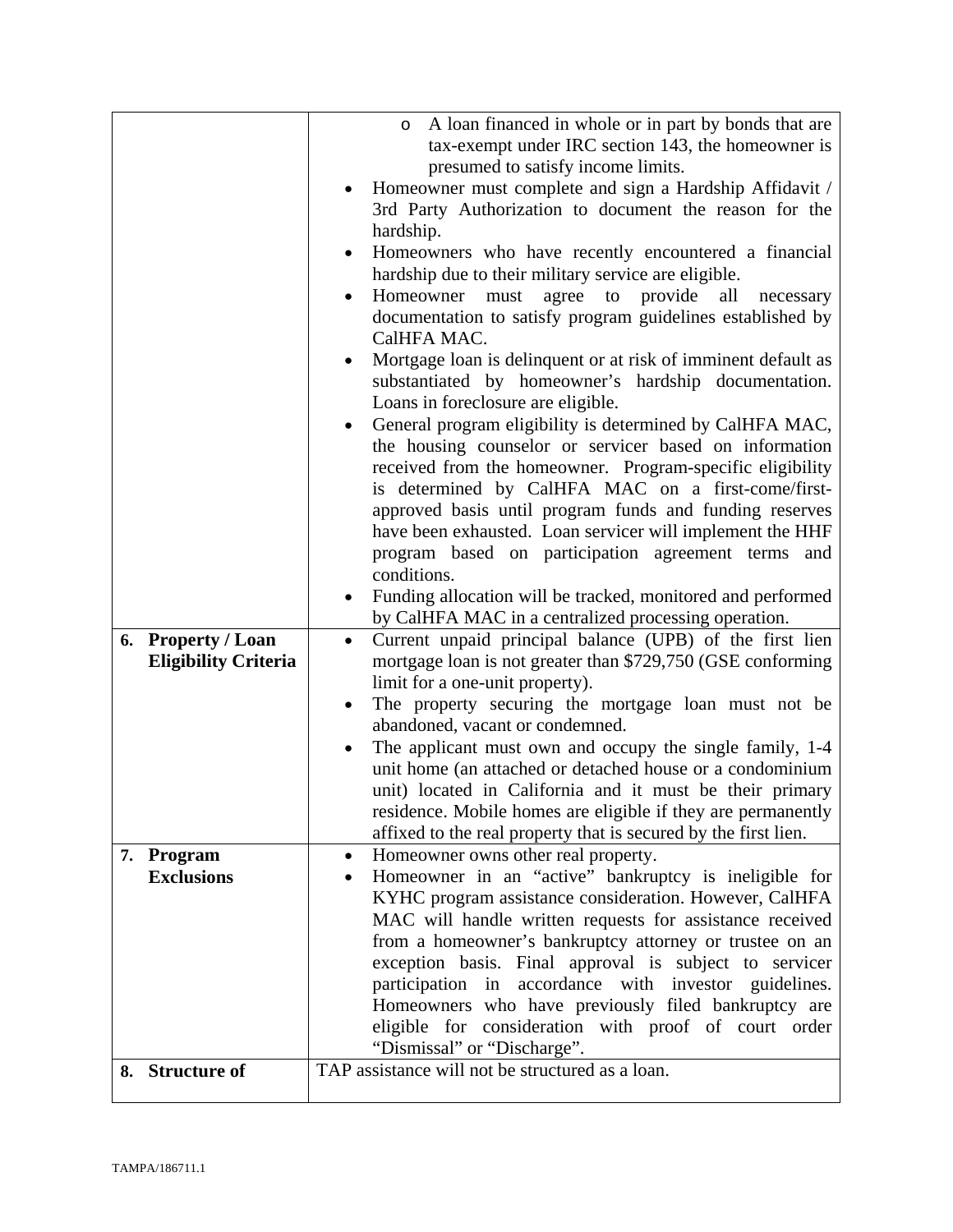| <b>Assistance</b>        | After December 31, 2017, any remaining or returned funds will be      |
|--------------------------|-----------------------------------------------------------------------|
|                          | returned to Treasury.                                                 |
| 9. Per Household         | Up to \$5,000 per household (average funding of \$5,000.00).          |
| <b>Assistance</b>        |                                                                       |
| 10. Duration of          | Available on a one-time only basis, per household.                    |
| <b>Assistance</b>        |                                                                       |
| 11. Estimated            | Approximately 6,460. This figure is based on loans with unpaid        |
| Number of                | principal balances ranging from \$200,000 to \$400,000 with an        |
| Participating            | average funding of \$5,000.00.                                        |
| <b>Households</b>        |                                                                       |
| 12. Program              | The statewide launch of TAP was February 7, 2011 and it will          |
| Inception /              | continue up to five (5) years or until funding is fully reserved.     |
| <b>Duration</b>          |                                                                       |
| 13. Program Leverage     | TAP benefits may be available to the homeowner even if UMA,           |
| with Other HFA           | MRAP and/or PRP benefits have been utilized, subject to the HHF       |
| <b>Programs</b>          | Program maximum benefit cap of \$50,000.                              |
| 14. Program              | TAP complements HAMP and HAFA. The funds will leverage                |
| <b>Interactions with</b> | monies being made available through HAFA. Servicer is required to     |
| <b>HAMP</b>              | follow HAFA guidelines for allowable costs. In cases where the        |
|                          | Servicer has approved the homeowner for a HAFA transaction, TAP       |
|                          | dollars will be limited to $$2,000$ in order to maintain the $$5,000$ |
|                          | HHF Program maximum per household.                                    |
| 15. Program Leverage     | None.                                                                 |
| with Other               |                                                                       |
| <b>Financial</b>         |                                                                       |
| <b>Resources</b>         |                                                                       |
| 16. Qualify as an        | $\Box$ Yes<br>$\boxtimes$ No                                          |
| Unemployment             |                                                                       |
| Program                  |                                                                       |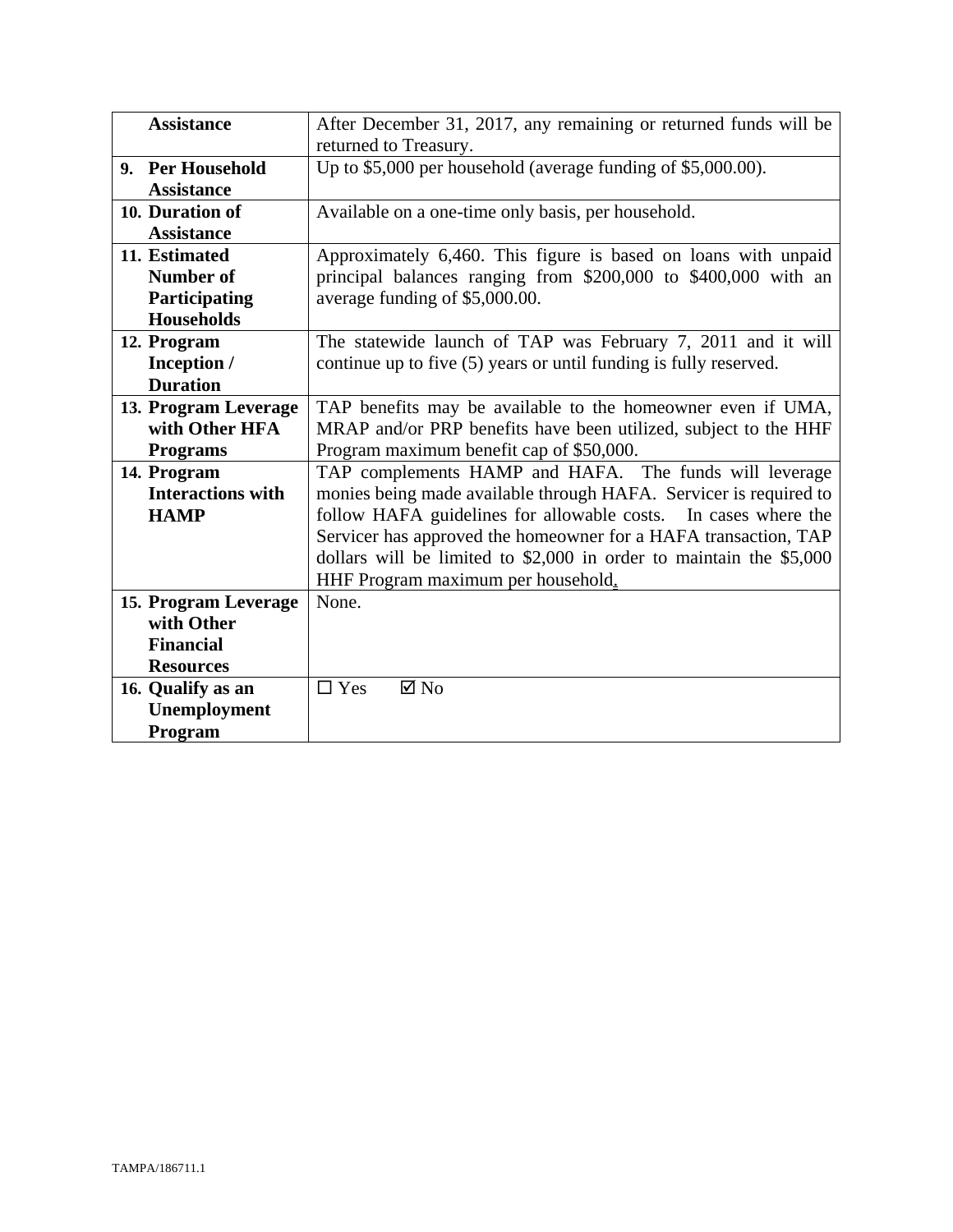## **Service Schedule B-5**

#### **California Housing Finance Agency Mortgage Assistance Corporation ("CalHFA MAC")**

#### **Community HousingWorks C2MPRP: Community 2nd Mortgage Principal Reduction Program**

| 1. Program<br><b>Overview</b>                              | The Community 2nd Mortgage Principal Reduction Program<br>(Community 2nd Mortgage PRP, or C2M PRP) is offered through a<br>CalHFA federally-funded Hardest Hit Fund program through a<br>contract between CalHFA MAC and Community HousingWorks.<br>Community HousingWorks will administer this program.<br>C2M PRP will provide capital on 35/65 matching basis with<br>participating nonprofit, credit union and small community lenders, to<br>reduce the outstanding principal balances of subordinate second<br>mortgages, for qualifying properties with negative equity exceeding<br>115% CLTV. The lenders who will participate in this program are<br>nonprofit lender, small credit unions and small community based<br>lenders. These lenders provided "amortizing community seconds"<br>for first time and low to moderate home buyers throughout<br>California. Participation in this program is Statewide. C2M PRP will<br>provide monies to reduce the principal balance on a 35/65 matching<br>basis for the purposes of establishing an appropriate level of debt for<br>eligible borrowers with qualifying properties. For example, if the<br>subordinate debt to be extinguished is \$50,000, the C2MPRP<br>program will provide up to 35% of that amount or \$17,500 and the<br>participating lender/investor would forgive 65% or \$32,500. A<br>reduction in principal through C2M PRP can achieve desired income<br>ratios and affordability for a borrower on the existing mortgage loans<br>or can be used in conjunction with a loan modification. |
|------------------------------------------------------------|------------------------------------------------------------------------------------------------------------------------------------------------------------------------------------------------------------------------------------------------------------------------------------------------------------------------------------------------------------------------------------------------------------------------------------------------------------------------------------------------------------------------------------------------------------------------------------------------------------------------------------------------------------------------------------------------------------------------------------------------------------------------------------------------------------------------------------------------------------------------------------------------------------------------------------------------------------------------------------------------------------------------------------------------------------------------------------------------------------------------------------------------------------------------------------------------------------------------------------------------------------------------------------------------------------------------------------------------------------------------------------------------------------------------------------------------------------------------------------------------------------------------------------------------------------------------------|
| 2. Program Goals                                           | The goal of this program is to reduce foreclosures by reducing<br>principal balances, on qualified amortizing subordinate debt, to those<br>market levels needed to prevent avoidable foreclosures and promote<br>sustainable homeownership. The C2M PRP thus provides an<br>incentive for qualifying homeowners to remain in their homes during<br>this period of steep declines in value, in situations when existing<br>Making Home Affordable and CalHFA programs are unable to do so.                                                                                                                                                                                                                                                                                                                                                                                                                                                                                                                                                                                                                                                                                                                                                                                                                                                                                                                                                                                                                                                                                   |
| <b>Target</b><br>3.<br><b>Population /</b><br><b>Areas</b> | This program will be offered on a statewide basis.                                                                                                                                                                                                                                                                                                                                                                                                                                                                                                                                                                                                                                                                                                                                                                                                                                                                                                                                                                                                                                                                                                                                                                                                                                                                                                                                                                                                                                                                                                                           |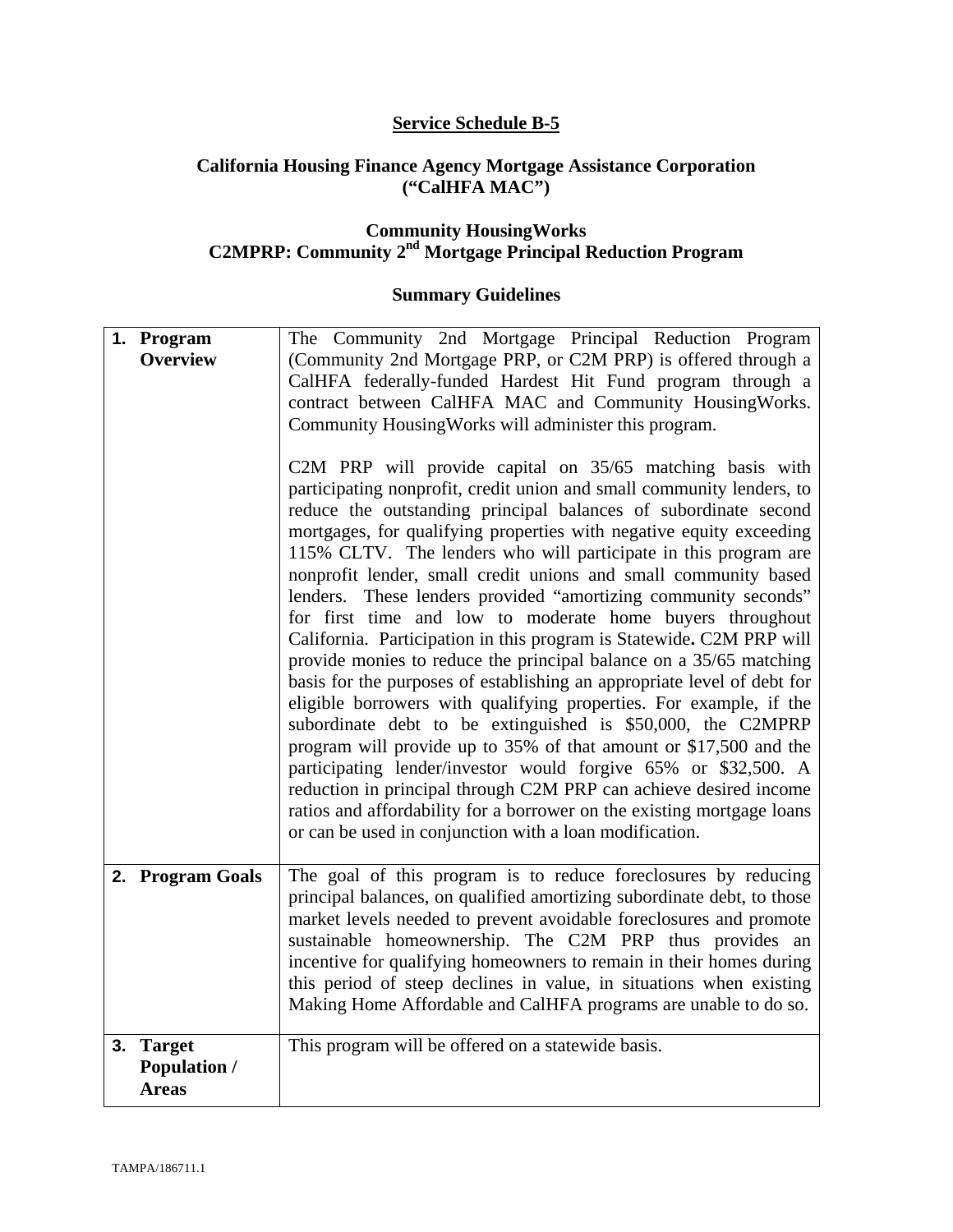|    | 4. Program<br><b>Allocation</b><br>(Excluding<br><b>Admin</b><br><b>Expenses</b> ) | \$9,245,330.00.                                                                                                                                                                                                                                                                                                                                                                                                                                                                                                                                                                                                                 |
|----|------------------------------------------------------------------------------------|---------------------------------------------------------------------------------------------------------------------------------------------------------------------------------------------------------------------------------------------------------------------------------------------------------------------------------------------------------------------------------------------------------------------------------------------------------------------------------------------------------------------------------------------------------------------------------------------------------------------------------|
|    | 5. Borrower<br><b>Eligibility</b><br><b>Criteria</b>                               | Borrower earns 120% AMI or less, as defined by the county they<br>$\bullet$<br>reside in.<br>Borrower must complete and sign a Hardship Affidavit and<br>$\bullet$<br>document the reason for the hardship.<br>Hardship is defined as economic hardship as derived from<br>$\bullet$<br>Treasury Regulations § 301.6343-1. An Economic hardship<br>occurs when a household is unable to pay reasonable basic living<br>expenses. The determination of a reasonable amount for basic<br>living expenses will be made by the Underwriter and will vary<br>according to the unique circumstances of every individual<br>household. |
|    |                                                                                    | Borrower has adequate income to sustain modified mortgage<br>$\bullet$<br>payments.<br>Borrower has completed level 2 counseling with a HUD-<br>approved agency. Payment for counseling services will not be<br>paid out of Hardest Hit funds<br>Borrower is able to satisfy program guidelines.<br>$\bullet$                                                                                                                                                                                                                                                                                                                   |
|    |                                                                                    | The first or second subordinate mortgage loan is delinquent or the<br>$\bullet$<br>documentation from the<br>servicer receives<br>borrower<br>that<br>substantiates<br>imminent default that<br>hardship<br>an<br>meets<br>qualifications.                                                                                                                                                                                                                                                                                                                                                                                      |
| 6. | <b>Property/Loan</b><br><b>Eligibility</b><br>Criteria                             | The property is encumbered by a first lien conventional loan, and<br>$\bullet$<br>a modification of the 1 <sup>st</sup> mortgage has been attempted.<br>Property must be single family residential 1-4 units,<br>condominium, or cooperative.<br>The total mortgage indebtedness cannot exceed to<br>GSE<br>conforming limit of \$729,750.<br>The property securing the mortgage loan must not be abandoned,<br>vacant, condemned or in a serious state of disrepair.<br>The subject property is the borrower's principal residence and the<br>property is located in California.                                               |
|    | 7. Program                                                                         | Borrower's property is subject to a foreclosure trustee sale.<br>$\bullet$                                                                                                                                                                                                                                                                                                                                                                                                                                                                                                                                                      |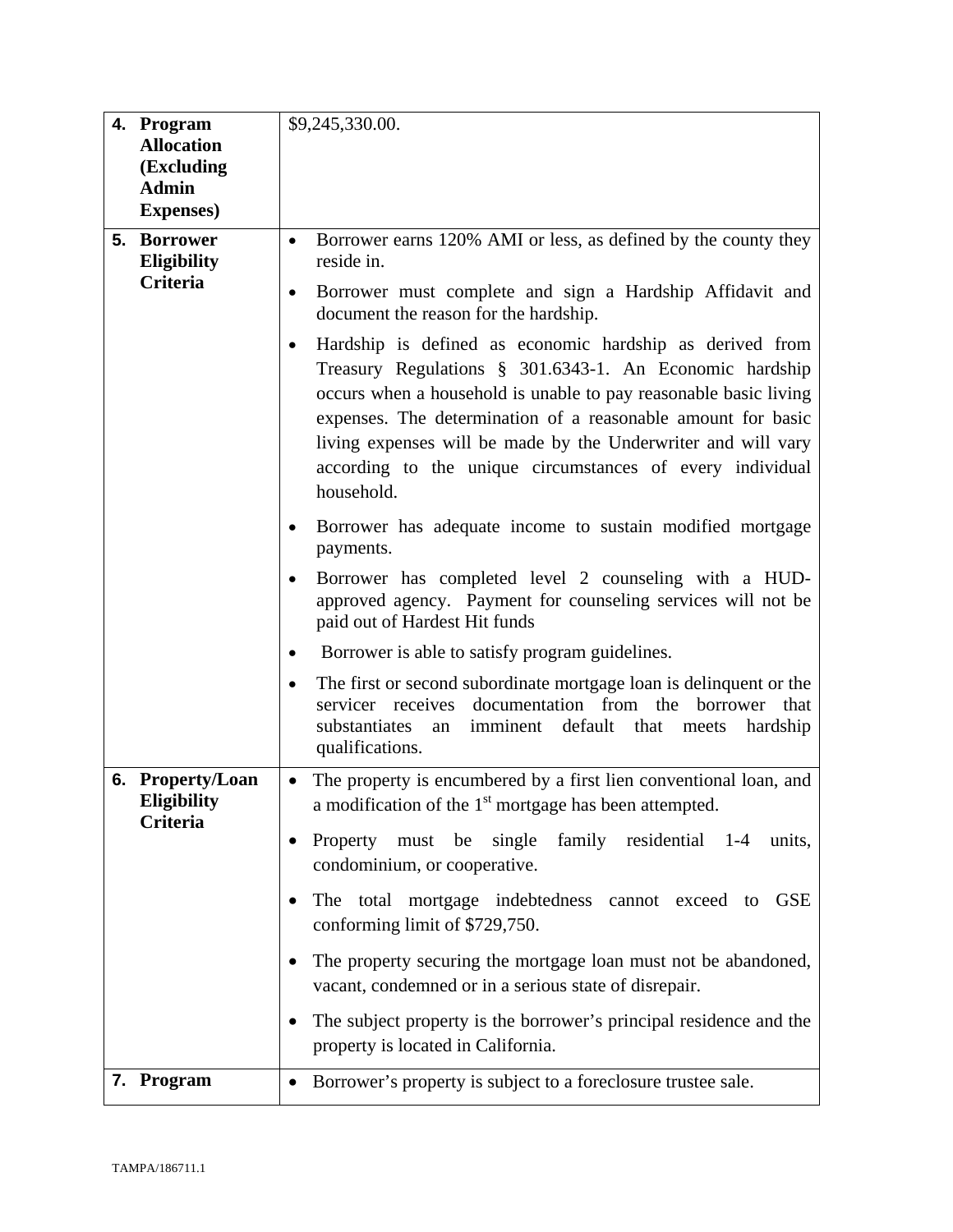| <b>Exclusions</b>                                                          | Hardship caused by voluntary resignation of employment.                                                                                                                                                                                                                                                                                                                                        |
|----------------------------------------------------------------------------|------------------------------------------------------------------------------------------------------------------------------------------------------------------------------------------------------------------------------------------------------------------------------------------------------------------------------------------------------------------------------------------------|
|                                                                            | Borrower owns other real property.                                                                                                                                                                                                                                                                                                                                                             |
|                                                                            | Second mortgages and servicers eligible for 2MP or 2LP.                                                                                                                                                                                                                                                                                                                                        |
|                                                                            | Borrower fails to satisfy underwriting guidelines.                                                                                                                                                                                                                                                                                                                                             |
| 8. Structure of<br><b>Assistance</b>                                       | The assistance will not be structured as a loan since there will always<br>be at least a 35/65 match from the lender.                                                                                                                                                                                                                                                                          |
| 9. Per Household                                                           | The lower of 2 limiting guidelines:                                                                                                                                                                                                                                                                                                                                                            |
| <b>Assistance</b>                                                          | Maximum of \$50,000; or amount which, with the match, lowers<br>CLTV to 115%.                                                                                                                                                                                                                                                                                                                  |
|                                                                            | It is expected that the average assistance will be approximately<br>\$25,000.                                                                                                                                                                                                                                                                                                                  |
| 10. Duration of<br><b>Assistance</b>                                       | The assistance will be a onetime payment.                                                                                                                                                                                                                                                                                                                                                      |
| <b>11. Estimated</b><br>Number of<br>Participating<br><b>Households</b>    | Approximately 370                                                                                                                                                                                                                                                                                                                                                                              |
| 12. Program<br>Inception/<br><b>Duration</b>                               | The Program will launch within 90 days of Treasury approval and<br>will be available for approximately 2-3 years, until funds are<br>exhausted. Any funds remaining on hand on December 31, 2017 will<br>be returned to Treasury.                                                                                                                                                              |
| 13. Program<br><b>Interactions</b><br>with Other<br><b>HFA</b> Programs    | C2M PRP cannot be utilized with other Keep Your Home California<br>programs                                                                                                                                                                                                                                                                                                                    |
| 14. Program<br><b>Interactions</b><br>with HAMP                            | $1^{\rm st}$<br>C2M<br><b>HAMP</b><br>and<br><b>PRP</b><br>complements<br>leverages<br>mortgage<br>modifications since reduction or elimination of the $2nd$ liens will<br>enable many borrowers to qualify for a HAMP modification.                                                                                                                                                           |
| 15. Program<br>Leverage with<br><b>Other Financial</b><br><b>Resources</b> | Participating nonprofit lender/credit union 2nd lien holder will be<br>required to write down 65% of the overall principal reduction<br>calculated and approved by C2M PRP Underwriting, and C2M PRP<br>shall pay the lender the remaining 35% as a subsidy. The nonprofit<br>lender/credit union will provide modification of the Note to reflect<br>100% of the overall principal reduction. |
| 16. Qualify as an<br>Unemployment<br>Program                               | $\square$ Yes<br>$\boxtimes$ No                                                                                                                                                                                                                                                                                                                                                                |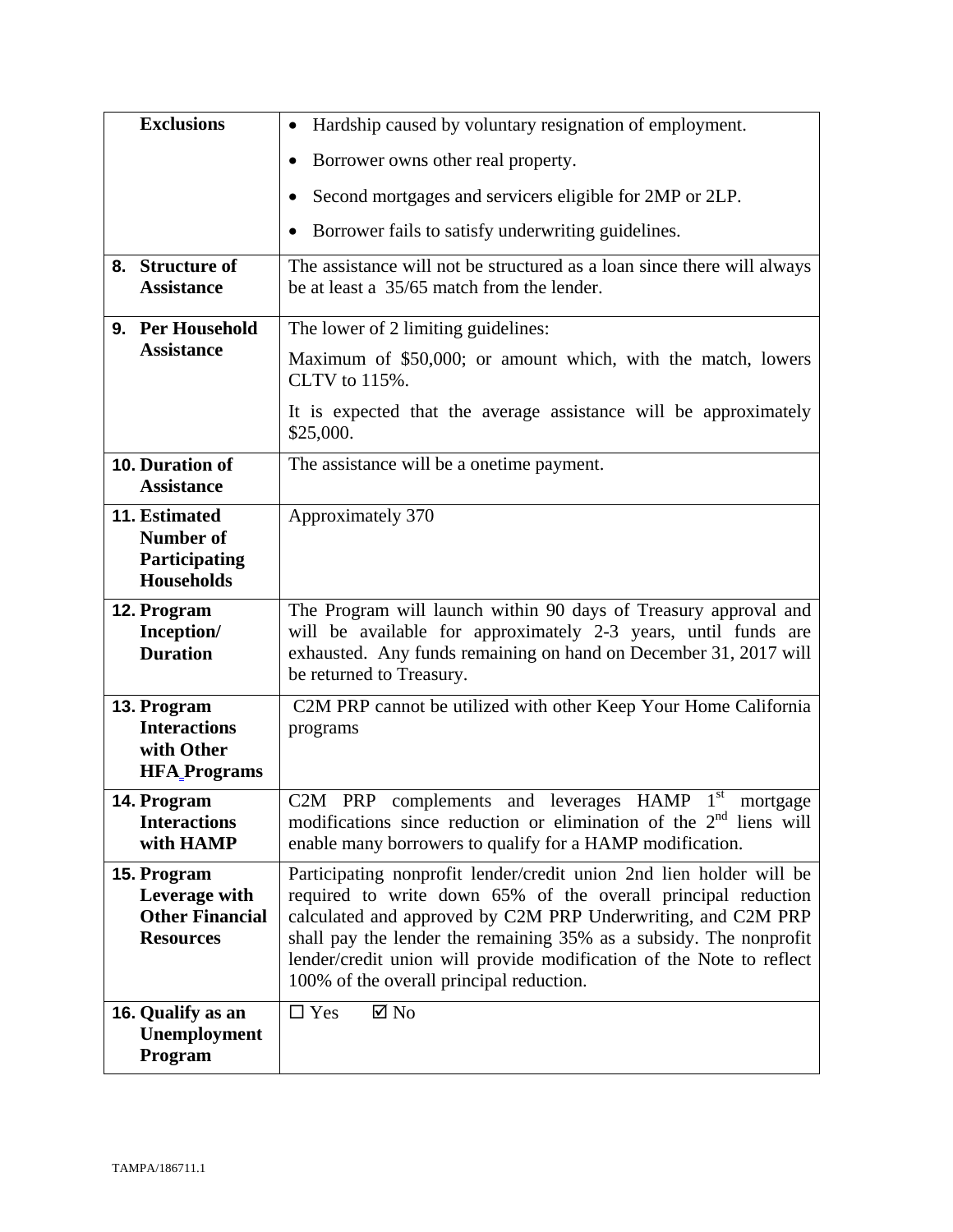## **Service Schedule B-6**

## **California Housing Finance Agency Mortgage Assistance Corporation ("CalHFA MAC")**

## **Los Angeles Housing Department ("LAHD") Principal Reduction Program**

| 1. | Program              | LAHD will contract with CalHFA MAC to offer the Los Angeles                                                 |
|----|----------------------|-------------------------------------------------------------------------------------------------------------|
|    | <b>Overview</b>      | Mortgage Modification Program (the "Program") through CalHFA                                                |
|    |                      | MAC's Innovation Fund. This Program will target those neighborhoods                                         |
|    |                      | most impacted by foreclosures and sub-prime lending in the City.                                            |
|    |                      | Working with local community-based partners, the Program will enable                                        |
|    |                      | eligible homeowners in Neighborhood Stabilization Program targeted                                          |
|    |                      | neighborhoods to receive sustainable loan modifications with permanent                                      |
|    |                      | principal reduction. Program funds will be used to compensate lenders                                       |
|    |                      | for forgiven principal on proprietary (non-HAMP) loan modifications.                                        |
|    |                      | For loans over 180 days past due, the payout will be \$0.06 for each \$1.00                                 |
|    |                      | of principal forgiveness. For loans up to 180 days past due, the                                            |
|    |                      | equivalent payment will be the following payouts for each \$1.00 of                                         |
|    |                      | principal forgiveness:                                                                                      |
|    |                      |                                                                                                             |
|    |                      | (LTV, CLTV) 105% - 115%: \$0.21                                                                             |
|    |                      | (LTV, CLTV) 115% - 140%: \$0.15                                                                             |
|    |                      | $(LTV, CLTV) > 140\%$ : \$0.10                                                                              |
|    |                      |                                                                                                             |
|    |                      | Any changes to the payment structure authorized by the Home                                                 |
|    |                      | Affordable Modification Program Principal Reduction Alternative                                             |
|    |                      | Program, including subsequent amendments to Supplemental Directive<br>10-05 may also apply to this Program. |
|    |                      |                                                                                                             |
|    |                      | In certain circumstances, if necessary to prevent a foreclosure, additional                                 |
|    |                      | assistance may be provided to enable a loan modification after the lender                                   |
|    |                      | demonstrates that the additional assistance is needed to qualify the                                        |
|    |                      | borrower for the modification. In no instance will the assistance exceed                                    |
|    |                      | \$50,000 or 50% of the total amount of forgiven principal, whichever is                                     |
|    |                      | less.                                                                                                       |
| 2. | <b>Program Goals</b> | Leverage existing neighborhood stabilization efforts in the City by                                         |
|    |                      | targeting at-risk borrowers in those neighborhoods most impacted by                                         |
|    |                      | foreclosures and providing sustainable loan modifications<br>with                                           |
|    |                      | affordable payments that include permanent principal reduction                                              |
|    |                      | consistent with the guidelines outlined herein. The Program goals include                                   |
|    |                      | maximizing leverage (City grant/Amount of Principal Write down) at                                          |
|    |                      | 21%, with a Loan to Value/Combined Loan to Value (LTV, CLTV)                                                |
|    |                      | ranging from 105% to 125%.                                                                                  |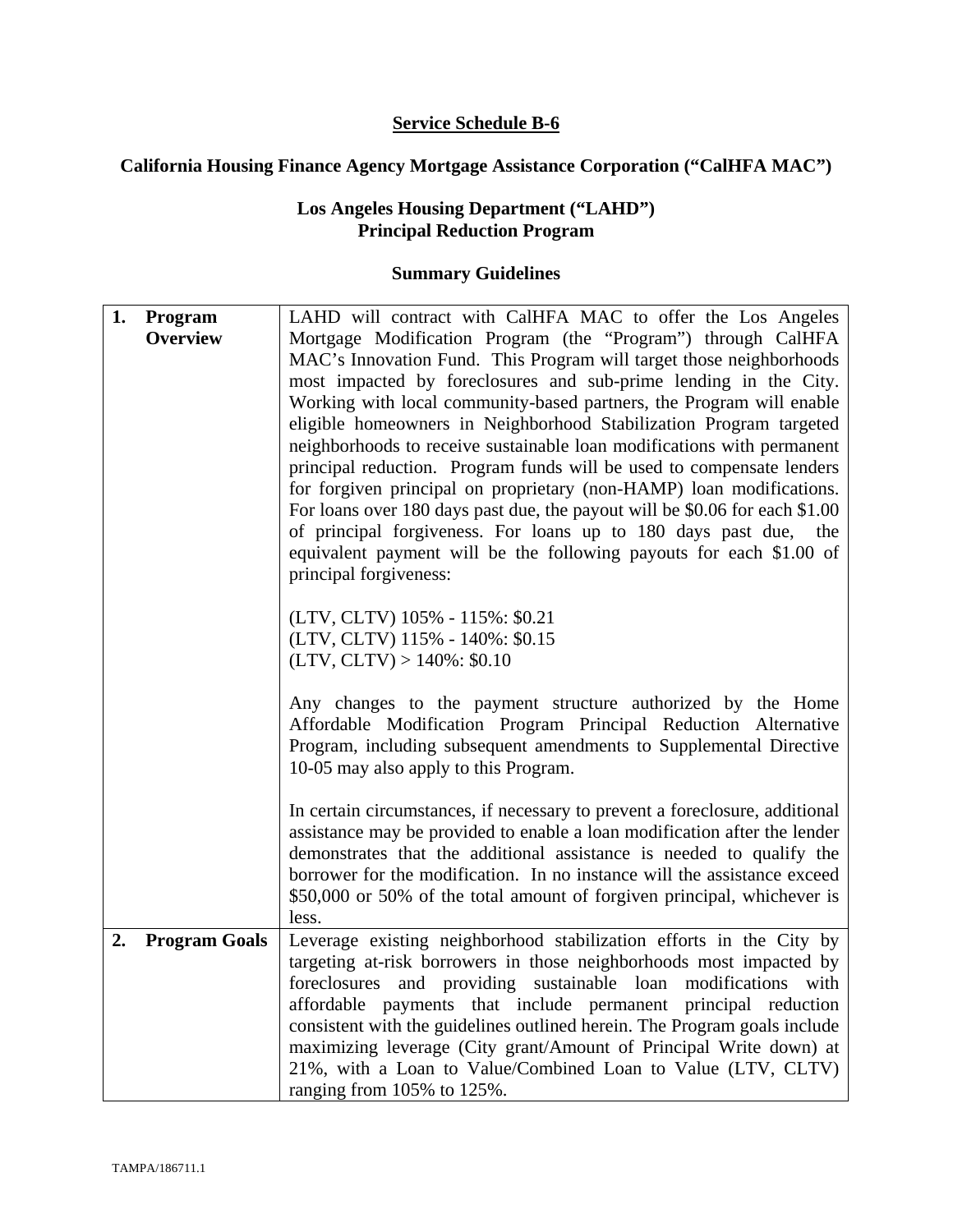| 3.<br>4. | <b>Target</b><br><b>Population /</b><br><b>Areas</b><br>Program<br><b>Allocation</b><br>(Excluding<br><b>Administrative</b><br><b>Expenses</b> ) | Eligible homeowners at risk of foreclosure with income less than 120%<br>AMI residing in neighborhoods most impacted by foreclosure and sub-<br>prime lending as designated through the Neighborhood Stabilization<br>Program (NSP), including all NSP1, NSP2, and NSP3 target areas<br>funded by the U.S. Department of Housing & Urban Development<br>(HUD) within the City of Los Angeles.<br>\$4,500,000.00                                       |
|----------|--------------------------------------------------------------------------------------------------------------------------------------------------|-------------------------------------------------------------------------------------------------------------------------------------------------------------------------------------------------------------------------------------------------------------------------------------------------------------------------------------------------------------------------------------------------------------------------------------------------------|
| 5.       | <b>Borrower</b><br><b>Eligibility</b><br>Criteria                                                                                                | Borrower's household income must be at or below 120% of Area<br>Median Income.<br>Borrower must be currently paying more than 31% of verified<br>monthly housing income toward their first and subordinate<br>mortgage payments (principal, interest, taxes, insurance and<br>association dues, if applicable).<br>Borrower must complete and<br>sign a Hardship<br>Affidavit<br>$\bullet$<br>documenting the reason for the financial hardship.      |
| 6.       | <b>Property /</b><br><b>Loan Eligibility</b><br><b>Criteria</b>                                                                                  | Borrower must own and occupy the property and it must be their<br>$\bullet$<br>primary residence.<br>Property must be located in designated NSP areas in the City of Los<br>$\bullet$<br>Angeles.<br>Current unpaid principal balance of the first lien mortgage loan is<br>not greater than \$729,750.                                                                                                                                               |
| 7.       | Program<br><b>Exclusions</b>                                                                                                                     | Borrower owns other real property.<br>٠                                                                                                                                                                                                                                                                                                                                                                                                               |
| 8.       | <b>Structure of</b><br><b>Assistance</b>                                                                                                         | The assistance will not be structured as a loan since there will<br>always be at least a 1 to 1 match from the lender.<br>Borrower receives a fixed rate loan on the modified 1 <sup>st</sup> mortgage.<br>Borrower's housing payment must be affordable.<br>Loan to Value/Combined Loan to Value (LTV, CLTV) cannot be<br>less than 105% if the post-mod DTI is 31% or greater and cannot be<br>less than 115% if the post-mod DTI is less than 31%. |
| 9.       | <b>Per Household</b><br><b>Assistance</b>                                                                                                        | Estimated average assistance per household is \$27,000 with a maximum<br>amount of assistance of \$50,000.                                                                                                                                                                                                                                                                                                                                            |
|          | 10. Duration of<br><b>Assistance</b>                                                                                                             | One time payment.                                                                                                                                                                                                                                                                                                                                                                                                                                     |
|          | 11. Estimated<br><b>Number of</b><br>Participating                                                                                               | 166 based on \$27,000 estimated average assistance per household.                                                                                                                                                                                                                                                                                                                                                                                     |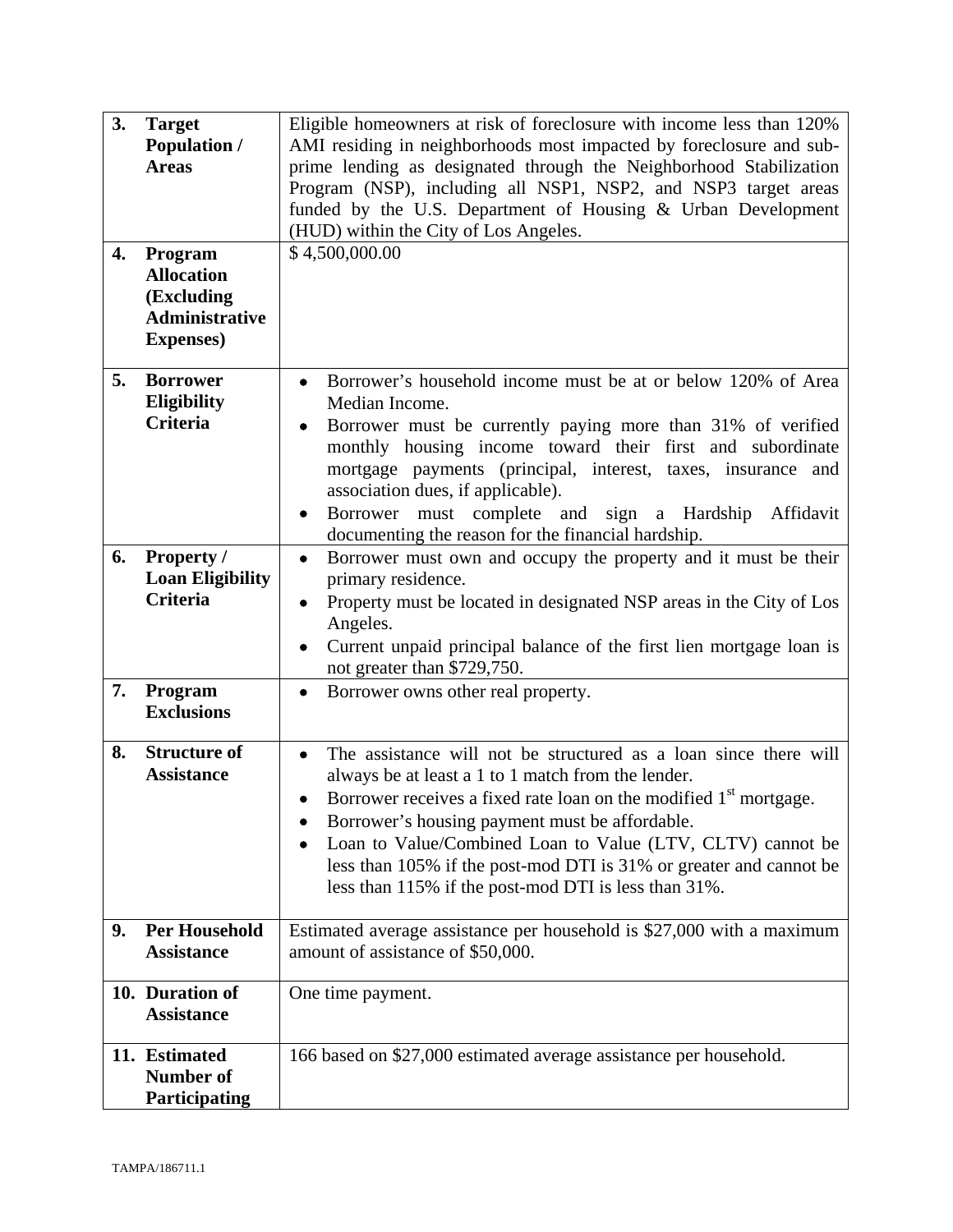| <b>Households</b>                                                                    |                                                                                                                                                         |
|--------------------------------------------------------------------------------------|---------------------------------------------------------------------------------------------------------------------------------------------------------|
|                                                                                      |                                                                                                                                                         |
| 12. Program<br>Inception /<br><b>Duration</b>                                        | The Program is planned to begin providing assistance in the fourth<br>quarter of 2011 with duration of approximately 24 months from initial<br>funding. |
| 13. Program<br><b>Interactions</b><br>with Other<br><b>HFA Programs</b>              | None; a homeowner cannot receive benefits under this Program and<br>CalFHA MAC's Keep Your Home California (HFA Hardest Hit<br>Programs).               |
| 14. Program<br><b>Interactions</b><br>with HAMP                                      | None. Only borrowers that do not qualify for HAMP will be eligible for<br>this Program.                                                                 |
| 15. Program<br>Leverage with<br><b>Other</b><br><b>Financial</b><br><b>Resources</b> | This Program will require lender matching as described above.                                                                                           |
| 16. Qualify as an<br>Unemployment<br>Program                                         | $\Box$ Yes<br>$\boxtimes$ No                                                                                                                            |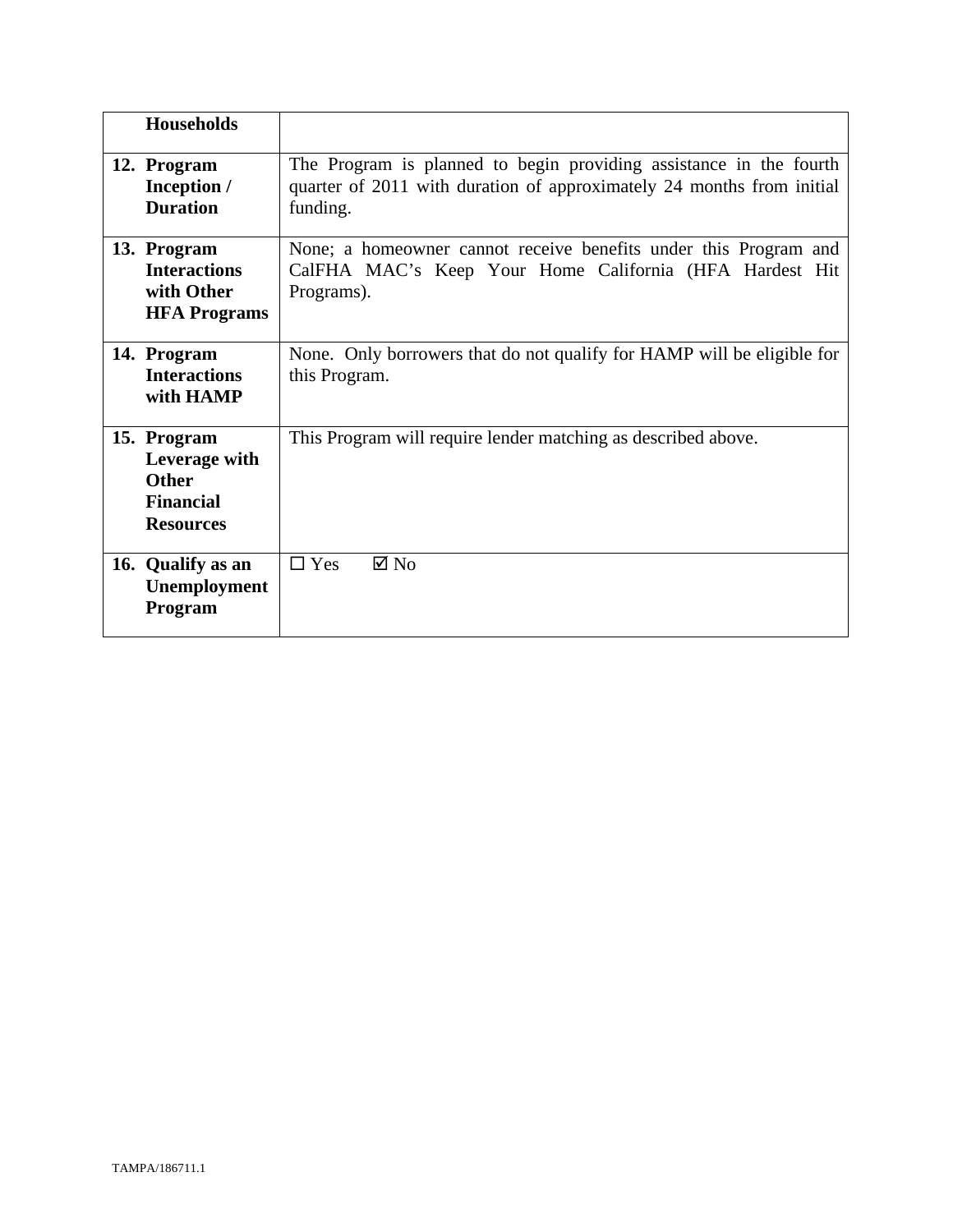#### **Service Schedule B-7**

#### **California Housing Finance Agency Mortgage Assistance Corporation ("CalHFA MAC")**

#### **NeighborWorks® Sacramento Short Sale Gateway Program**

| 1. Program Overview | The Short Sale Gateway Program (the "Program") provides<br>an avenue for homeowners who have exhausted options to<br>modifiy loans to remain in their homes through a short sale<br>coupled with a lease-purchase agreement between the<br>homeowner and NeighborWorks® Sacramento ("NWS").<br>This will give the homeowner the possibility of returning to<br>homeownership at the conclusion of a successful<br>predetermined lease period.                                                                                                                                                                                                                                                                                                                                |
|---------------------|------------------------------------------------------------------------------------------------------------------------------------------------------------------------------------------------------------------------------------------------------------------------------------------------------------------------------------------------------------------------------------------------------------------------------------------------------------------------------------------------------------------------------------------------------------------------------------------------------------------------------------------------------------------------------------------------------------------------------------------------------------------------------|
|                     | HHF assistance is structured in the form of a payment to the<br>existing lender to enable a short sale (the "Program"<br>Payment"), which allows the purchase of the property by<br>Neighbor Works® Sacramento at the then current market<br>value, funded by a new mortgage loan obtained by NWS,<br>and the lease of the property back to the original<br>The borrower will be eligible to<br>homeowner/borrower.<br>execute a lease purchase agreement that will allow the<br>borrower to purchase the property at the end of the lease<br>To accomplish the purchase transaction, the<br>period.<br>borrower will assume the mortgage at the conclusion of the<br>lease period at its then-current unpaid principal balance.                                             |
|                     | The Program Payment will be twenty percent of the negative<br>equity, not to exceed \$45,000. Sales proceeds paid by NWS<br>plus the Program Payment to lender will never exceed 80%<br>of unpaid principal balance. Property value will be<br>determined by Broker Price Opinion. The portion of the<br>sales price paid by NWS must not exceed the value<br>established by the Broker Price Opinion. NeighborWorks®<br>Sacramento will receive an activity delivery fee of \$5,000<br>per unit at the closing of the short sale transaction. The<br>Program Payment and activity delivery fee will be paid from<br>HHF funds by CalHFA MAC to NWS. Funds used for the<br>remainder of the sales proceeds will come from separate<br>financing sources or NWS cash on hand. |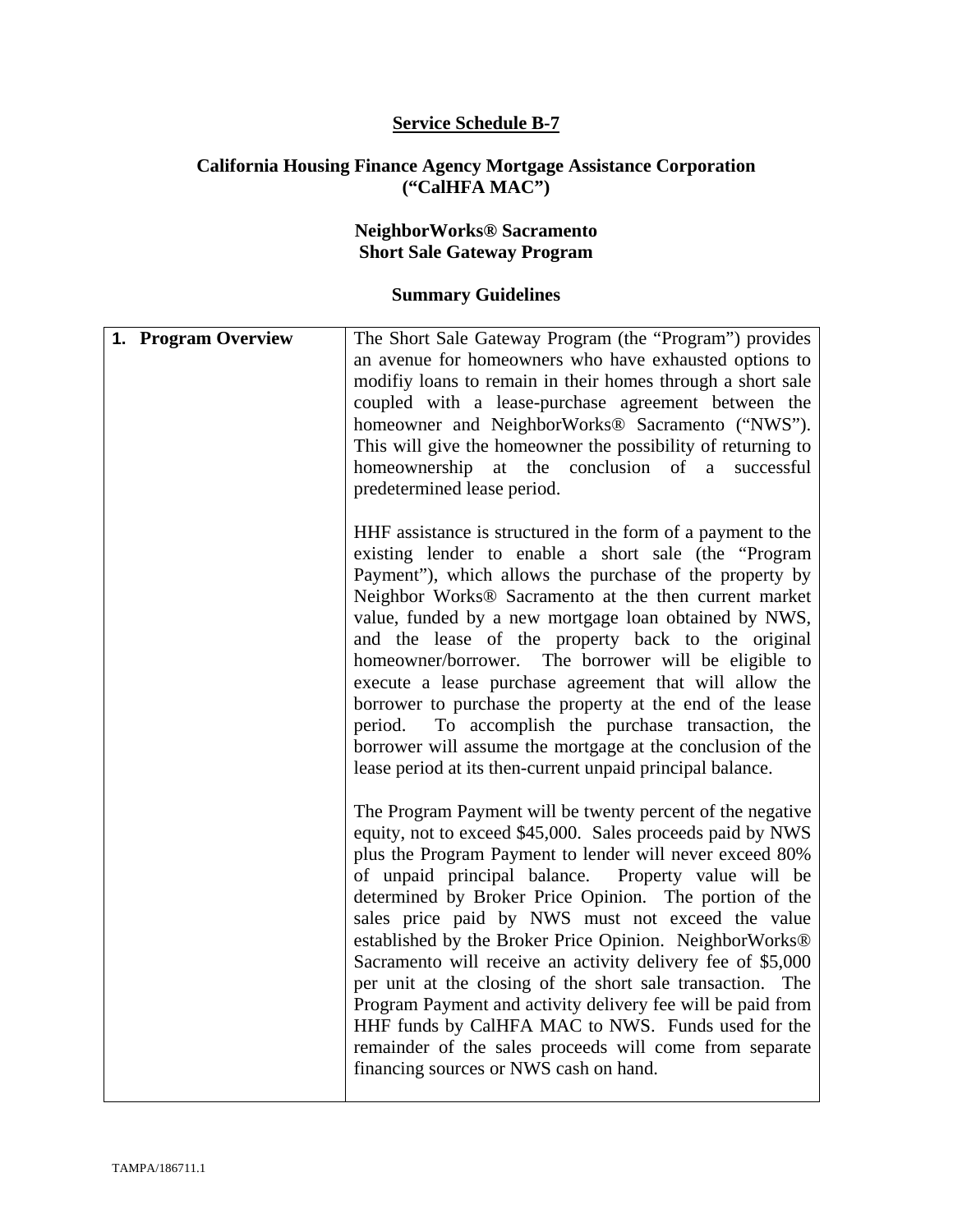|    |                                                                                   | If a borrower does not successfully complete the lease<br>period, the home will be sold by NWS. Profits in excess of<br>costs to NWS will be returned to CalHFA MAC for use in<br>other Hardest Hit Fund programs or to be returned to the<br>Department of Treasury. All transactions must be closed<br>prior to December 21, 2017. Unspent funds as of December<br>31, 2017 and funds recaptured from sales upon lease<br>termination after December 31, 2017 will be returned to the<br>Department of Treasury.                                                                                                                                                                                                                                                                              |  |
|----|-----------------------------------------------------------------------------------|-------------------------------------------------------------------------------------------------------------------------------------------------------------------------------------------------------------------------------------------------------------------------------------------------------------------------------------------------------------------------------------------------------------------------------------------------------------------------------------------------------------------------------------------------------------------------------------------------------------------------------------------------------------------------------------------------------------------------------------------------------------------------------------------------|--|
|    | 2. Program Goals                                                                  | The Program will, in cooperation with participating lenders,<br>provide an option for borrowers to remain in their homes<br>after efforts to modify loans have been exhausted.<br>The Program goals are to prevent dislocation of households,<br>prevent the creation of vacant units and return borrowers to                                                                                                                                                                                                                                                                                                                                                                                                                                                                                   |  |
|    |                                                                                   | successful homeownership.                                                                                                                                                                                                                                                                                                                                                                                                                                                                                                                                                                                                                                                                                                                                                                       |  |
| 3. | <b>Target</b><br><b>Population/Areas</b>                                          | The Program is designed to target low-to-moderate income<br>homeowners who have exhausted loan modification options<br>and address the needs of a borrower's specific situation in<br>lieu of targeting certain regions or counties.                                                                                                                                                                                                                                                                                                                                                                                                                                                                                                                                                            |  |
|    | 4. Program Allocation<br>(Excluding<br><b>Administrative</b><br><b>Expenses</b> ) | \$4,545,000.00                                                                                                                                                                                                                                                                                                                                                                                                                                                                                                                                                                                                                                                                                                                                                                                  |  |
|    | <b>5. Borrower Eligibility</b><br><b>Criteria</b>                                 | Low-to-moderate income limitation of 120% or less<br>٠<br>of Area Median Income based upon the county<br>where borrower resides.<br>Borrower must complete and sign a Hardship<br>Affidavit and document the reason for the hardship.<br>Borrower has adequate income to sustain lease to<br>purchase rental payments. Borrower's maximum<br>housing debt to income ratios: 38% at time of lease<br>execution, 38% at time of purchase. Borrower's<br>maximum total debt to income ratios: 50% at time of<br>lease execution, 41% at time of purchase.<br>The mortgage loan is delinquent or the servicer<br>п<br>receives documentation from the borrower that<br>substantiates an imminent default that meets hardship<br>qualifications.<br>Borrower must demonstrate that she/he has sought |  |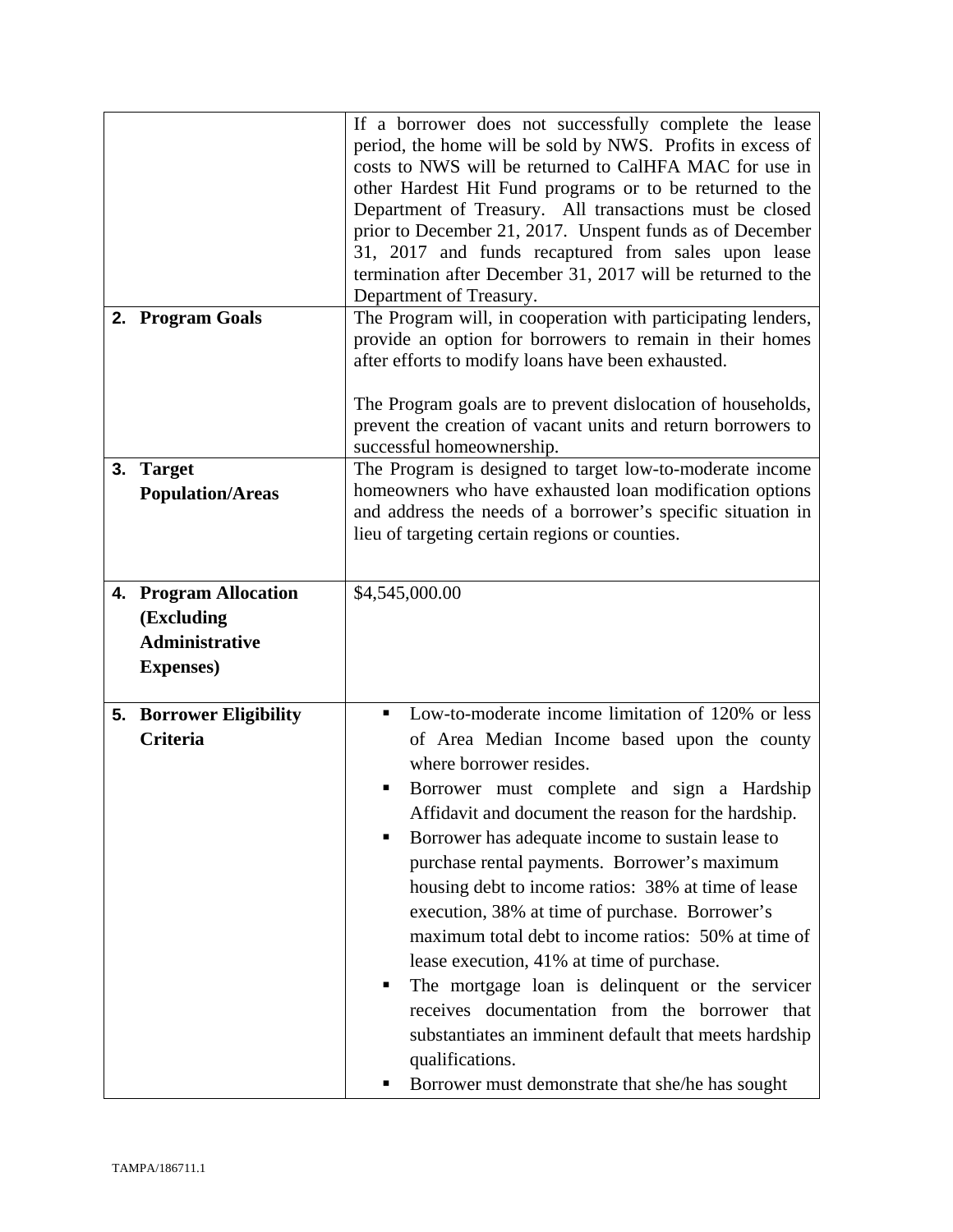|                                                                      | alternative loan modification and home preservation<br>options and has not received a favorable response.<br>In order to regain homeownership the borrower must<br>٠<br>meet established underwriting standards of lease-<br>purchase mortgage by the end of the specified lease<br>period.                                                                                                                                                                                                                                        |  |  |
|----------------------------------------------------------------------|------------------------------------------------------------------------------------------------------------------------------------------------------------------------------------------------------------------------------------------------------------------------------------------------------------------------------------------------------------------------------------------------------------------------------------------------------------------------------------------------------------------------------------|--|--|
| 6. Property/Loan<br><b>Eligibility Criteria</b>                      | The property is encumbered by a first lien mortgage<br>٠<br>loan.<br>The total unpaid principal balance cannot exceed the<br>GSE conforming limit of \$729,750.<br>The property securing the mortgage loan must not be<br>abandoned, vacant, condemned or in a serious state<br>of disrepair.<br>The applicant must own and occupy the single<br>٠<br>family, 1-4 unit home (an attached or detached house<br>or a condominium unit) located in California and<br>must currently reside in the home as their primary<br>residence. |  |  |
| 7. Program Exclusions                                                | Hardship caused by voluntary resignation of<br>٠<br>employment.<br>Borrower fails to satisfy lender underwriting<br>guidelines.                                                                                                                                                                                                                                                                                                                                                                                                    |  |  |
| 8. Structure of Assistance                                           | Assistance will not be structured in the form of a loan.                                                                                                                                                                                                                                                                                                                                                                                                                                                                           |  |  |
| <b>Per Household</b><br>9.<br><b>Assistance</b>                      | Up to \$50,000 inclusive of activity delivery fee.                                                                                                                                                                                                                                                                                                                                                                                                                                                                                 |  |  |
| <b>10. Duration of Assistance</b>                                    | HHF funds will be a one time payment to lender/servicer<br>and NWS.                                                                                                                                                                                                                                                                                                                                                                                                                                                                |  |  |
| <b>11. Estimated Number of</b><br>Participating<br><b>Households</b> | 91                                                                                                                                                                                                                                                                                                                                                                                                                                                                                                                                 |  |  |
| <b>12. Program Inception/</b><br><b>Duration</b>                     | The Progam will be available to clients within 90 days of<br>approval and it is estimated that funds will be exhausted in<br>three years.                                                                                                                                                                                                                                                                                                                                                                                          |  |  |
| <b>13. Program Interactions</b><br>with Other HFA                    | This Program may not be used in conjuction with other<br>CalHFA programs and is meant to be used as a last effort to                                                                                                                                                                                                                                                                                                                                                                                                               |  |  |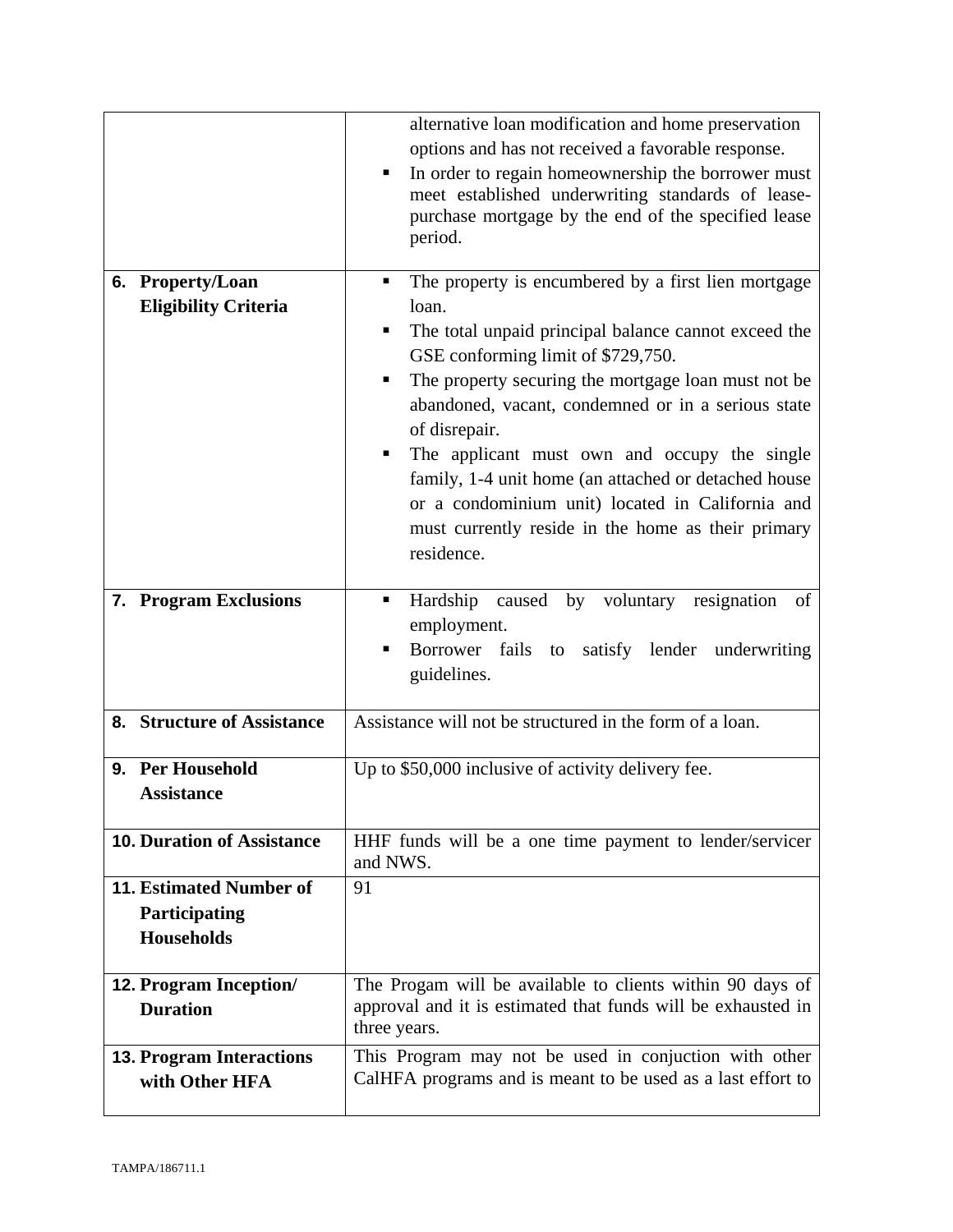| <b>Programs</b>                                                                | avoid foreclosure and displacement.                                                                                                                                                                                                                                             |  |
|--------------------------------------------------------------------------------|---------------------------------------------------------------------------------------------------------------------------------------------------------------------------------------------------------------------------------------------------------------------------------|--|
|                                                                                | Borrowers participating in this Program are not eligible for<br>participation in HAFA.                                                                                                                                                                                          |  |
| <b>14. Program Interactions</b><br>with HAMP                                   | This Progam may be used only after efforts to achieve<br>successful modification under HAMP have been exhausted.                                                                                                                                                                |  |
| <b>15. Program Leverage with</b><br><b>Other Financial</b><br><b>Resources</b> | The applicable servicer/lender will match Program funds<br>more than dollar-for-dollar. The matching funds will come<br>in the form of unpaid principal balance forgiven by the<br>lender in the short sale process.<br>Program funds will be leveraged with private funds from |  |
|                                                                                | NWS. The property purchase amount, less the Program<br>Payment will be provided by NWS via cash and mortgage<br>financing.                                                                                                                                                      |  |
| 16. Qualify as an<br><b>Unemployment</b><br>Program                            | $\boxtimes$ No<br>$\Box$ Yes                                                                                                                                                                                                                                                    |  |